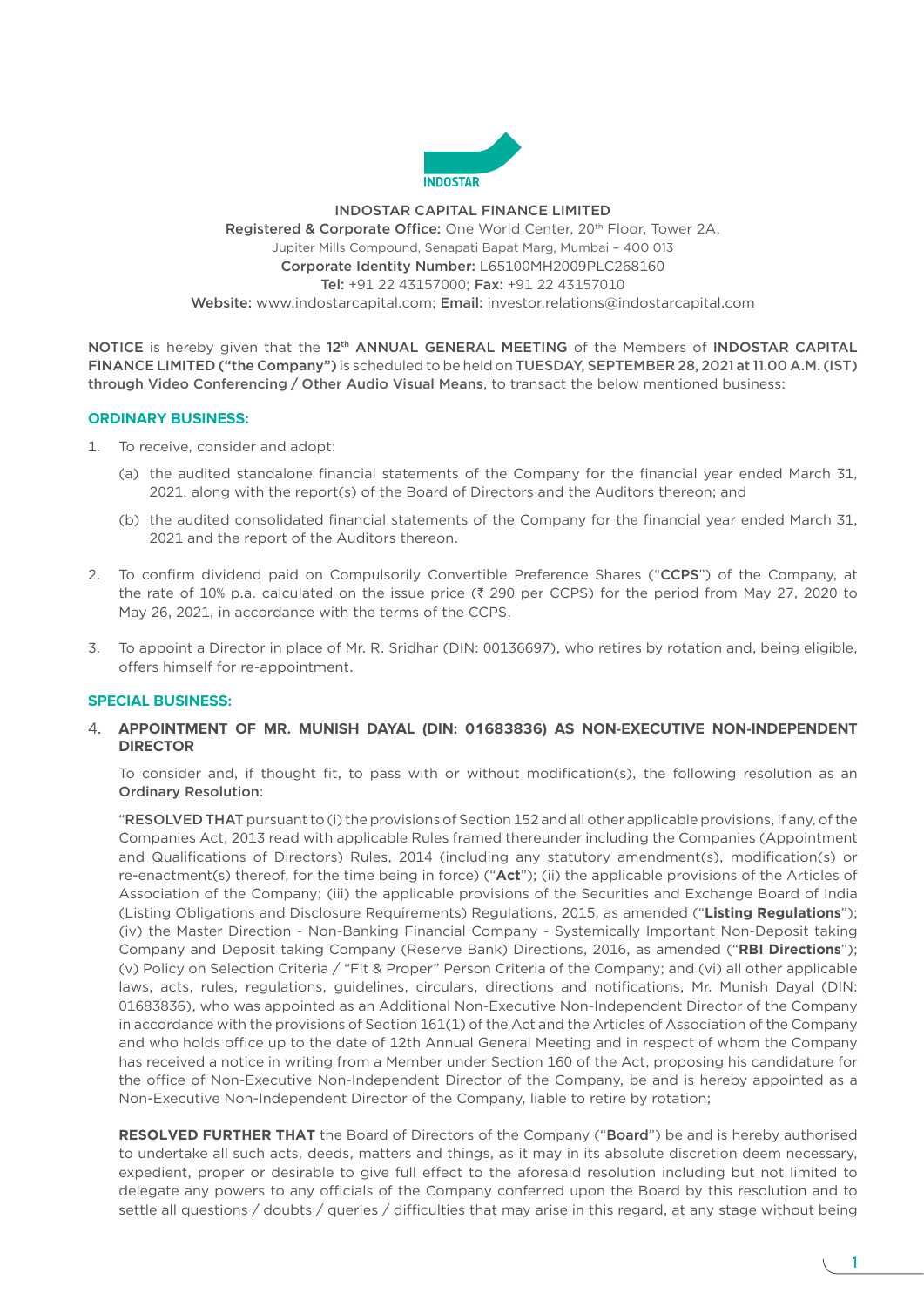required to seek any further consent or approval of the Members of the Company to the end and intent that they shall be deemed to have given their approval thereto expressly by the authority of this resolution."

### 5. **ISSUE OF NON-CONVERTIBLE DEBENTURES UNDER PRIVATE PLACEMENT**

 To consider and, if thought fit, to pass with or without modification(s), the following resolution as a Special Resolution:

 "RESOLVED THAT pursuant to (i) the provisions of Sections 23, 42, 71, 180(1)(c) and other applicable provisions, if any, of the Companies Act, 2013 read with the applicable Rules framed thereunder including the Companies (Prospectus and Allotment of Securities) Rules, 2014 and the Companies (Share Capital and Debentures) Rules, 2014 (including any statutory amendment(s), modification(s) or re-enactment(s) thereof, for the time being in force); (ii) the applicable provisions of the Memorandum of Association and the Articles of Association of the Company; (iii) the Securities and Exchange Board of India (Issue and Listing of Non-Convertible Securities) Regulations, 2021, as amended; (iv) the Securities and Exchange Board of India (Listing Obligations and Disclosure Requirements) Regulations, 2015, as amended; (v) the Master Direction - Non-Banking Financial Company - Systemically Important Non-Deposit taking Company and Deposit taking Company (Reserve Bank) Directions, 2016, as amended; and (vi) all other applicable laws, acts, rules, regulations, guidelines, circulars, directions and notifications, and subject to such other consent(s) / permission(s) / sanction(s), as may be required, consent of the Members of the Company be and is hereby accorded to the Board of Directors of the Company (hereinafter referred to as the "Board" which term shall be deemed to include any committee constituted / may be constituted by the Board of Directors of the Company or any other person(s), for the time being exercising the powers conferred on the Board of Directors by this resolution and as may be authorised by the Board in this regard) to create / invite / offer / issue / allot up to such number of non-convertible debentures ("NCDs") including but not limited to subordinated / perpetual debentures, under private placement, with or without security, in one or more modes or combinations thereof and in one or more series or tranches, to such eligible person(s), on such terms and conditions as the Board may determine and think fit, such that the aggregate principal amount of NCDs to be issued during a period of 1 (one) year commencing from the date of passing of this Special Resolution does not exceed  $\bar{\tau}$  5,000 crore (Rupees Five Thousand crore only) within the overall borrowing limits of the Company;

 RESOLVED FURTHER THAT the Board be and is hereby authorised to undertake all such acts, deeds, matters and things, as it may in its absolute discretion deem necessary, expedient, proper or desirable to give full effect to the aforesaid resolution and to settle all questions / doubts / queries / difficulties that may arise in this regard, at any stage without being required to seek any further consent or approval of the Members of the Company to the end and intent that they shall be deemed to have given their approval thereto expressly by the authority of this resolution."

# 6. **PAYMENT OF REMUNERATION TO NON-EXECUTIVE INDEPENDENT DIRECTORS OF THE COMPANY FOR THE FINANCIAL YEAR 2020-21**

 To consider and, if thought fit, to pass with or without modification(s), the following resolution as an Ordinary Resolution:

 "RESOLVED THAT pursuant to (i) the provisions of Sections 149, 197, 198 read with Schedule V and other applicable provisions, if any, of the Companies Act, 2013 read with the applicable Rules framed thereunder (including any statutory amendment(s), modification(s) or re-enactment(s) thereof, for the time being in force) ("Act"); (ii) the applicable provisions of the Articles of Association of the Company; (iii) Regulation 17 and other applicable provisions of the Securities and Exchange Board of India (Listing Obligations and Disclosure Requirements) Regulations, 2015, as amended ("Listing Regulations"); and (iv) all other applicable laws, acts, rules, regulations, guidelines, circulars, directions and notifications, and subject to such other consent(s) / permission(s) / sanction(s), as may be required, consent of the Members of the Company be and is hereby accorded for payment of remuneration of  $\bar{\tau}$  10 lakhs (Rupees Ten lakhs only) to each Non-Executive Independent Director of the Company for the financial year 2020-21, in view of loss recorded by the Company for the said financial year;

RESOLVED FURTHER THAT the Board of Directors of the Company (hereinafter referred to as the "Board" which term shall be deemed to include any committee constituted / may be constituted by the Board of Directors including the Nomination & Remuneration Committee, or any other person(s), for the time being exercising the powers conferred on the Board of Directors by this resolution and as may be authorised by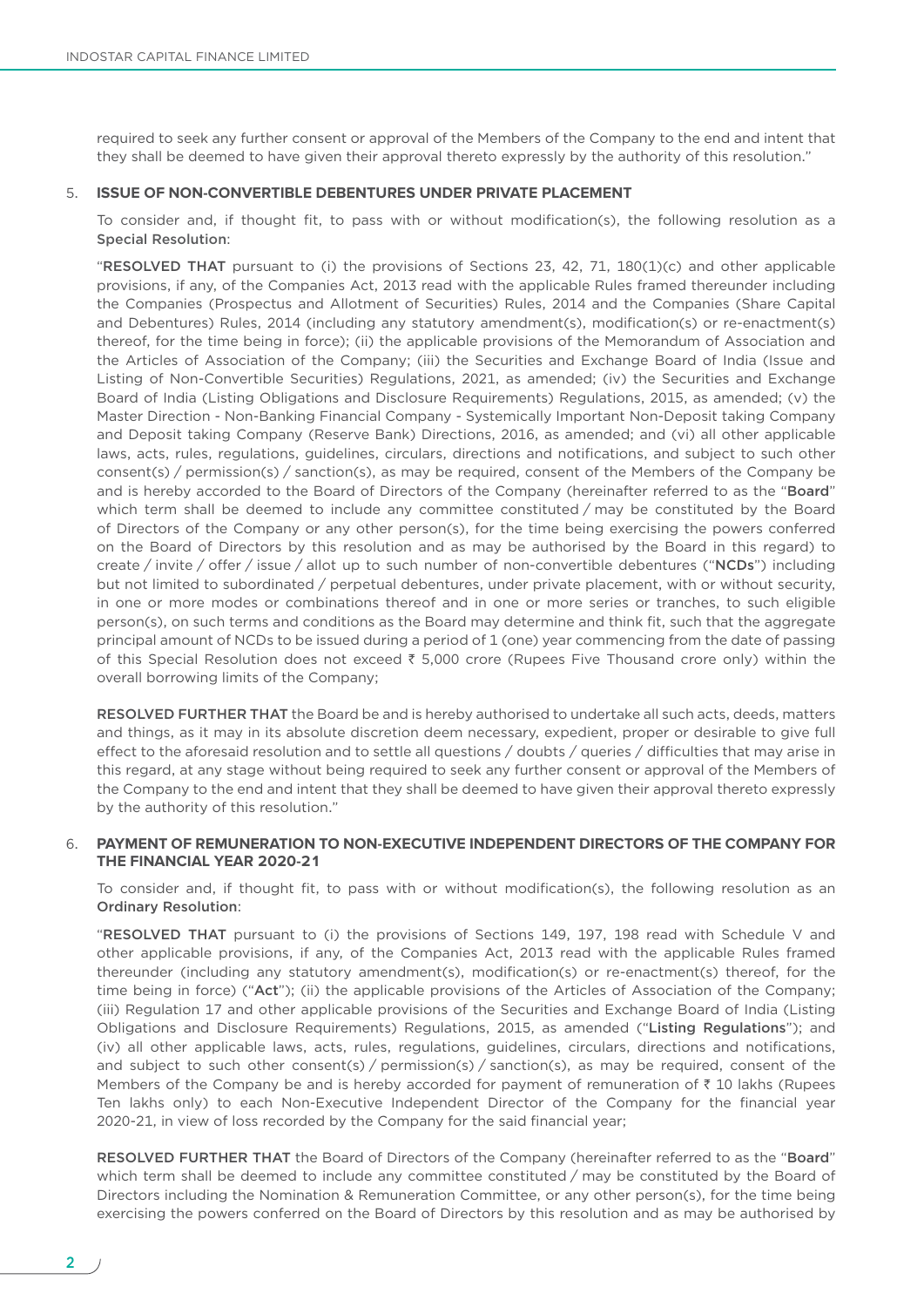

the Board in this regard), be and is hereby authorised to undertake all such acts, deeds, matters and things, as it may in its absolute discretion deem necessary, expedient, proper or desirable to give full effect to the aforesaid resolution including but not limited to delegate any powers to any officials of the Company conferred upon the Board by this resolution and to settle all questions / doubts / queries / difficulties that may arise in this regard, at any stage without being required to seek any further consent or approval of the Members of the Company to the end and intent that they shall be deemed to have given their approval thereto expressly by the authority of this resolution."

# 7. **WAIVER OF RECOVERY OF EXCESS MANAGERIAL REMUNERATION PAID TO MR. SHAILESH SHIRALI, FORMER WHOLE-TIME DIRECTOR OF THE COMPANY**

 To consider and, if thought fit, to pass with or without modification(s), the following resolution as a Special Resolution:

 "RESOLVED THAT pursuant to (i) the provision of Section 197 read with Schedule V and all other applicable provisions, if any, of the Companies Act, 2013 read with the applicable Rules framed thereunder (including any statutory amendment(s), modification(s) or re-enactment(s) thereof, for the time being in force) ("Act"); (ii) the applicable provisions of the Articles of Association of the Company; and (iii) all other applicable laws, acts, rules, regulations, guidelines, circulars, directions and notifications, and subject to such consent(s), permission(s) or sanction(s) as may be required, consent of the Members of the Company be and is hereby accorded to waive the recovery of excess remuneration amounting to  $\bar{\tau}$  44.73 lakhs paid to Mr. Shailesh Shirali, former Whole-Time Director for his tenure in the Company in financial year 2020-21 (who resigned as Whole-Time Director with effect from July 10, 2020), which is in excess of limits prescribed under Section 197 read with Schedule V of the Act, in view of loss recorded by the Company for the financial year 2020-21;

RESOLVED FURTHER THAT the Board of Directors of the Company (hereinafter referred to as the "Board" which term shall be deemed to include any committee constituted / may be constituted by the Board of Directors of the Company or any other person(s), for the time being exercising the powers conferred on the Board of Directors by this resolution and as may be authorised by the Board in this regard) be and is hereby authorised to undertake all such acts, deeds, matters and things, as it may in its absolute discretion deem necessary, expedient, proper or desirable to give full effect to the aforesaid resolution including but not limited to delegate any powers to any officials of the Company conferred upon the Board by this resolution and to settle all questions / doubts / queries / difficulties that may arise in this regard, at any stage without being required to seek any further consent or approval of the Members of the Company to the end and intent that they shall be deemed to have given their approval thereto expressly by the authority of this resolution."

## 8. **APPROVAL FOR SELLING, LEASING AND DISPOSING ASSETS OF INDOSTAR HOME FINANCE PRIVATE LIMITED, A MATERIAL SUBSIDIARY OF THE COMPANY, EXCEEDING 20% OF ITS ASSETS IN AGGREGATE, DURING ANY FINANCIAL YEAR**

 To consider and, if thought fit, to pass with or without modification(s), the following resolution as a Special Resolution:

 "RESOLVED THAT pursuant to (i) provisions of the Regulation 24(6) and other applicable provisions of the Securities and Exchange Board of India (Listing Obligations and Disclosure Requirements) Regulations, 2015, as amended ("Listing Regulations"); (ii) the applicable provisions of the Articles of Association of the Company; (iii) the Policy for Determining Material Subsidiary of the Company; and (iv) all other applicable laws, acts, rules, regulations, guidelines, circulars, directions and notifications, and subject to such consent(s), permission(s) or sanction(s) as may be required, consent of the Members of the Company be and is hereby accorded to sell, lease or otherwise dispose present, future, movable, immovable, tangible, intangible or any other assets of IndoStar Home Finance Private Limited ("IHFPL"), a material subsidiary of the Company, by way of creation of security, charge, lien, mortgage, hypothecation, encumbrance, assignment, securitization or otherwise, including ongoing or concluded transactions of similar nature, in one or more tranches, on such terms and conditions and in such manner as may be determined by the Board of Directors of IHFPL or any person(s) authorized by the Board of Directors of IHFPL, which may result in sale, lease or otherwise disposal of assets of IHFPL amounting to more than 20% of the assets of IHFPL in aggregate during any financial year;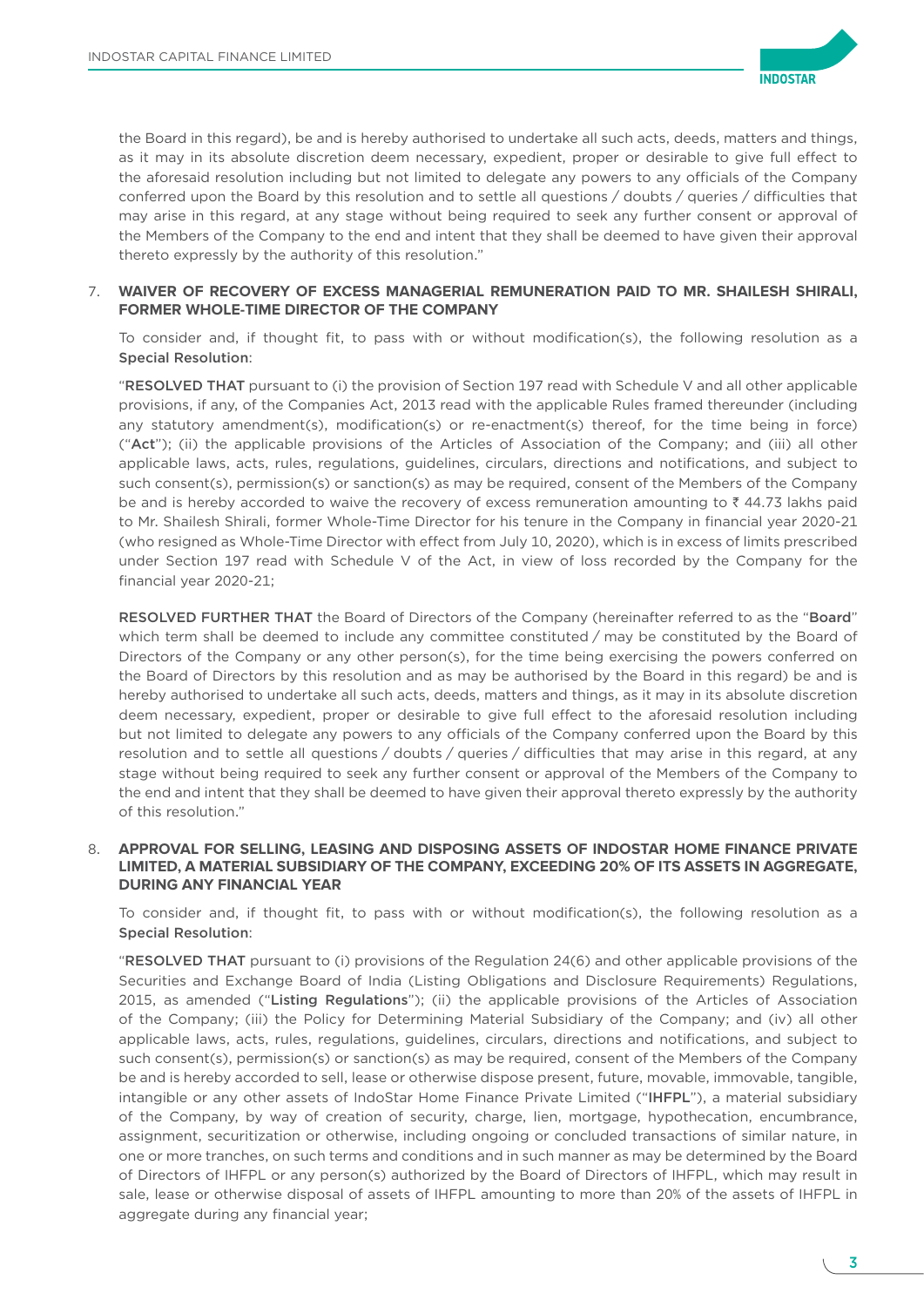RESOLVED FURTHER THAT the Board of Directors of the Company (hereinafter referred to as the "Board" which term shall be deemed to include any committee constituted / may be constituted by the Board of Directors of the Company or any other person(s), for the time being exercising the powers conferred on the Board of Directors by this resolution and as may be authorised by the Board in this regard) be and is hereby authorised to undertake all such acts, deeds, matters and things, as it may in its absolute discretion deem necessary, expedient, proper or desirable to give full effect to the aforesaid resolution including but not limited to delegate any powers to any officials of the Company conferred upon the Board by this resolution and to settle all questions / doubts / queries / difficulties that may arise in this regard, at any stage without being required to seek any further consent or approval of the Members of the Company to the end and intent that they shall be deemed to have given their approval thereto expressly by the authority of this resolution."

### 9. **ALTERATION OF THE OBJECT CLAUSE OF THE MEMORANDUM OF ASSOCIATION OF THE COMPANY**

 To consider and, if thought fit, to pass with or without modification(s), the following resolution as a Special Resolution:

 "RESOLVED THAT pursuant to (i) the provisions of Sections 4, 13 and 15 all other applicable provisions, if any, of the Companies Act, 2013 read with applicable Rules framed thereunder (including any statutory amendment(s), modification(s) or re-enactment(s) thereof, for the time being in force) ("Act"); and (ii) all other applicable laws, acts, rules, regulations, guidelines, circulars, directions and notifications, and subject to such consent(s), permission(s) or sanction(s) as may be required, consent of the Members of the Company be and is hereby accorded for the following alterations in Clause III (object clause) of the Memorandum of Association of the Company:

(i) The title of Clause III. (A) i.e. "THE MAIN OBJECTS OF THE COMPANY TO BE PURSUED ON ITS INCORPORATION ARE:" be renamed and substituted as under:

"THE OBJECTS TO BE PURSUED BY THE COMPANY ON ITS INCORPORATION ARE:"

- (ii) In Clause III. (A), the following new sub-clause 2. shall be inserted:
	- 2. "Subject to any regulatory / statutory approvals as maybe required, to carry on the business of distributing financial products including mutual fund and insurance products, and to act as insurance brokers and / or insurance agent as per the provisions of the Insurance Regulatory and Development Authority Act, 1999 (IRDA Act) and the rules and regulations thereunder, as amended from time to time."
- (iii) The title of Clause III. (B) i.e. "OBJECTS INCIDENTAL OR ANCILLIARY TO THE ATTAINMENT OF THE MAIN OBJECTS:" be renamed and substituted as under:

 "MATTERS WHICH ARE NECESSARY FOR FURTHERANCE OF THE OBJECTS SPECIFIED IN CLAUSE III. (A):"

- (iv) Clause III. (C) comprising of sub-clauses 1 to 9, be deleted.
- (v) references of Companies Act, 1956, wherever appearing in Clause III, be replaced with relevant corresponding provisions of the Companies Act, 2013.

 RESOLVED FURTHER THAT the Board of Directors of the Company be and is hereby authorised to undertake all such acts, deeds, matters and things, as it may in its absolute discretion deem necessary, expedient, proper or desirable to give full effect to the aforesaid resolution including but not limited to delegate any powers to any officials of the Company conferred upon the Board by this resolution and to settle all questions / doubts / queries / difficulties that may arise in this regard, at any stage without being required to seek any further consent or approval of the Members of the Company to the end and intent that they shall be deemed to have given their approval thereto expressly by the authority of this resolution."

> By the Order of the Board of Directors For IndoStar Capital Finance Limited

Jitendra Bhati Place: Mumbai Company Secretary & Compliance Officer Date: September 04, 2021 Membership No.: FCS 8937

4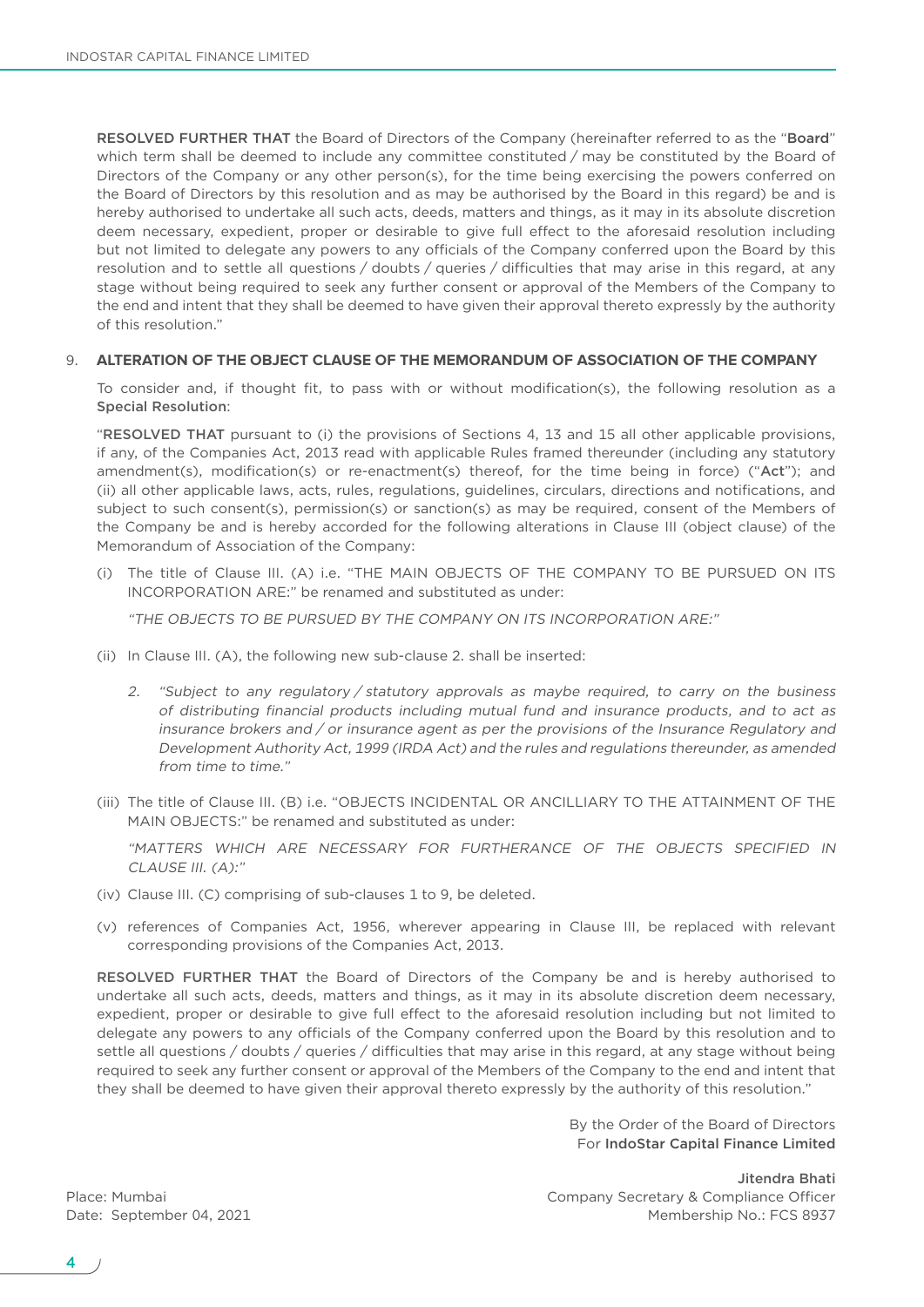

# **NOTES:**

- 1. In view of the pandemic caused by COVID-19 prevailing in the country requiring social distancing, Ministry of Corporate Affairs vide Circular No. 14/2020 dated April 08, 2020, Circular No.17/2020 dated April 13, 2020, Circular No. 20/2020 dated May 05, 2020 and Circular No. 02/2021 dated January 13, 2021 (collectively referred as "MCA Circulars") and the Securities and Exchange Board of India ("SEBI") vide its circular(s) dated May 12, 2020 and January 15, 2021 (collectively referred as "SEBI Circulars"), have permitted holding of annual general meeting of a company through video conferencing ("VC") or other audio visual means ("OAVM"), without the physical presence of members at a common venue. In compliance with the provisions of the Companies Act, 2013 ("Act"), circulars issued by SEBI read with the Securities and Exchange Board of India (Listing Obligations and Disclosure Requirements) Regulations, 2015 ("Listing Regulations") and the MCA Circulars, the 12<sup>th</sup> Annual General Meeting of the Company ("AGM") is being conducted through VC / OAVM, which does not require physical presence of the Members at a common venue. The Registered Office of the Company shall deemed to be the venue for the AGM. The Company has engaged the services of Central Depository Services (India) Limited ("CDSL") for providing the facility for remote e-voting, for participation in the AGM through VC / OAVM and for e-voting during the AGM. The procedure for participating in the AGM through VC / OAVM is explained at Note No. 19 below.
- 2. The Explanatory Statement pursuant to Section 102 of the Act, the Secretarial Standards on General Meetings issued by the Institute of Company Secretaries of India ("Secretarial Standards") and the Listing Regulations, for business at Item No(s). 4 to 9 as set out in the Notice convening the AGM ("AGM Notice") is annexed hereto and forms part of the AGM Notice.
- 3. Information with respect to Mr. R. Sridhar and Mr. Munish Dayal seeking re-appointment / appointment as Director(s) and information of Independent Directors - Mr. Bobby Parikh, Mr. Hemant Kaul and Ms. Naina Krishna Murthy whose remuneration for financial 2020-21 is placed for approval of the shareholders at the AGM, as required under Regulation 36(3) of the Listing Regulations and the Secretarial Standards is annexed hereto and forms part of the AGM Notice.
- 4. Members are requested to note that Deloitte Haskins & Sells LLP, Chartered Accountants (ICAI Firm Registration No. 117366W/W-100018), were appointed as the Statutory Auditors of the Company by the Members at the 11<sup>th</sup> Annual General Meeting of the Company held on September 24, 2020 to hold office for a period of 5 years, from the conclusion of the  $11<sup>th</sup>$  Annual General Meeting till the conclusion of the 16<sup>th</sup> Annual General Meeting of the Company and delegated the powers to the Board of Directors / Committee to fix their remuneration.

 Members are requested to note that the Reserve Bank of India vide notification dated April 27, 2021 issued guidelines for appointment of statutory auditors by non-banking financial company's applicable from second half of financial year 2021-22 which inter-alia mandates tenure of statutory auditors to be for a continuous period of three years subject to satisfying the eligibility criteria each year ("RBI Notification"). Members are requested to note that in accordance with the RBI Notification Deloitte Haskins & Sells LLP, Chartered Accountants, shall hold office as Statutory Auditors of the Company till conclusion of the 14th Annual General Meeting of the Company and has also confirmed that they satisfy the eligibility criteria as prescribed the RBI Notification.

- 5. In terms of the MCA Circulars, since the requirement of physical attendance of Members has been dispensed with, there is no requirement of appointment of proxies. Accordingly, the facility of appointment of proxies by Members under Section 105 of the Act will not be available for the AGM. However, in pursuance of Section 112 and Section 113 of the Act, representatives of the Members may be appointed for participating in the AGM through VC / OAVM and for voting through remote e-voting or e-voting during the AGM. Non-individual Members are requested to send the relevant Board Resolution / Authority letter etc. together with attested specimen signature of the duly authorized signatory who are authorized to vote and Demat Account details, to the Company at [investor.relations@indostarcapital.com](mailto:investor.relations@indostarcapital.com).
- 6. Members attending the AGM through VC / OAVM shall be counted for the purpose of reckoning the quorum under Section 103 of the Act.
- 7. The Register of Members and Share Transfer Books of the Company shall remain closed from Wednesday, September 22, 2021 to Tuesday, September 28, 2021 (both days inclusive).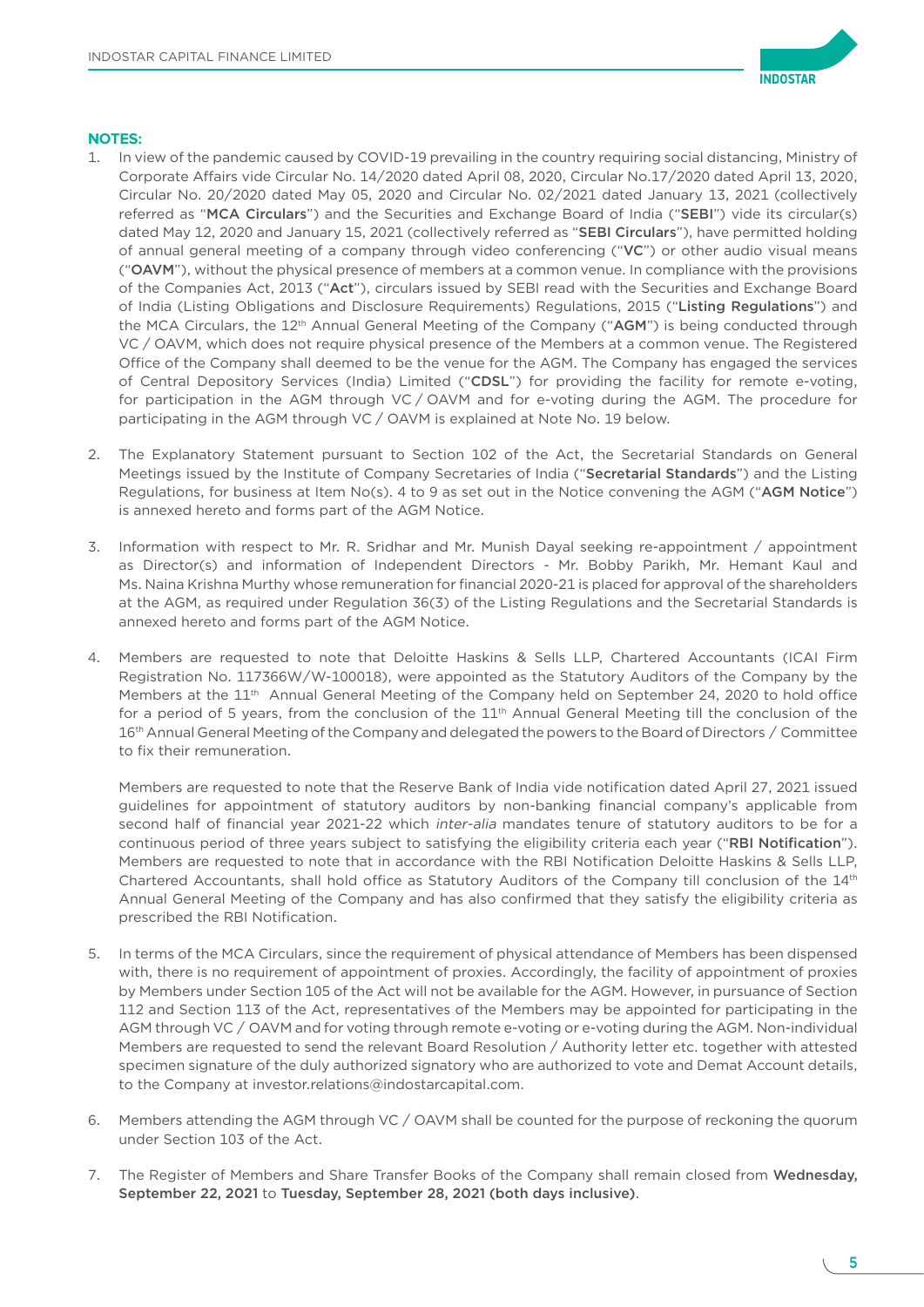- 8. Members can join the AGM through VC / OAVM, 15 minutes before the scheduled time of commencement of the AGM and during the AGM, by following the procedure mentioned in the AGM Notice. The facility of participation at the AGM through VC / OAVM will be made available to at least 1,000 Members on a first-come-first-served basis. Large shareholders (shareholders holding 2% or more shareholding), Promoters, Institutional Investors, Directors, Key Managerial Personnel, the Chairperson(s) of the Audit Committee, the Nomination & Remuneration Committee and the Stakeholders Relationship Committee, Auditors etc. are allowed to attend the AGM without restriction on account of first-come-first-served principle.
- 9. In compliance with the MCA Circulars and the SEBI Circulars, the AGM Notice along with the Annual Report for the financial year 2020-21 ("Annual Report") are being sent through electronic mode to those Members whose email addresses are registered with the Company / Depository Participants / Registrar and Transfer Agent - Link Intime India Private Limited ("Link Intime"). Members are requested to note that the AGM Notice and Annual Report are also available on the website of the Company at [https://www.indostarcapital.](https://www.indostarcapital.com/investors-corner#investor-services) [com/investors](https://www.indostarcapital.com/investors-corner#investor-services)-corner#investor-services, the website of the Stock Exchanges i.e. BSE Limited and National Stock Exchange of India Limited at <www.bseindia.com> and <www.nseindia.com>, respectively. The AGM Notice is also disseminated on the website of CDSL at <www.evotingindia.com>.
- 10. The following documents / registers will be available for online inspection by the Members of the Company up to the date of the AGM:
	- a) The Register of Directors and Key Managerial Personnel and their Shareholding and Register of Contracts or arrangement in which Directors are interested;
	- b) All the documents referred to in the AGM Notice and the Explanatory Statement annexed to the AGM Notice; and
	- c) A certificate from M Siroya and Company, Practicing Company Secretaries, Secretarial Auditors of the Company, in terms of Regulation 13 of the Securities and Exchange Board of India (Share Based Employee Benefits and Sweat Equity) Regulations, 2021 ("the SBEB Regulations"), certifying that the Employee Stock Options Plans of the Company have been implemented in accordance with the SBEB Regulations and the respective resolution(s) passed in the general meeting(s) of the Company in this regard.

 Members who wish to inspect any of the abovementioned documents may write to the Company Secretary & Compliance Officer at [investor.relations@indostarcapital.com](mailto:investor.relations@indostarcapital.com).

- 11. Members holding shares in physical mode and desirous of nominating any person as his / her nominee may send the duly filed nomination form in SH-13 or desirous of cancelling the earlier nomination and recording fresh nomination may send the duly filled form SH-14 to Link Intime. Members can obtain the blank form SH-13 and SH-14 from Link Intime. Members holding shares in electronic / dematerialised mode can contact their respective Depository Participants to either nominate any person as a nominee or cancel the earlier nomination and record fresh nomination.
- 12. Members are requested to:
	- a) register / notify any change in their registered address / Permanent Account Number / bank mandates to Link Intime, in case of shares held in physical form;
	- b) register / notify any change in their registered address / Permanent Account Number / bank mandates to the respective Depository Participants, in case of shares held in electronic / dematerialised form;
	- c) quote their folio number(s) / Client ID and DP ID / Beneficiary ID in all their correspondence.
- 13. Members are requested to note that dividend which remains unpaid or unclaimed for 7 (seven) consecutive years from the date of transfer to the Company's Unpaid Dividend Account are liable to be transferred to the Investor Education & Protection Fund ("IEPF") and all shares on which dividend has not been paid or claimed for 7 (seven) consecutive years shall also be transferred to IEPF Authority, in terms of the provision of Section 124 of the Act read with Rules made thereunder. In view of this, Members who have not claimed their dividend are requested to claim their dividend within the stipulated timeline by corresponding with Link Intime or the Company Secretary by writing at [investor.relations@indostarcapital.com](mailto:investor.relations@indostarcapital.com).
- 14. Since the AGM will be held through VC / OAVM, the route map is not annexed to the AGM Notice.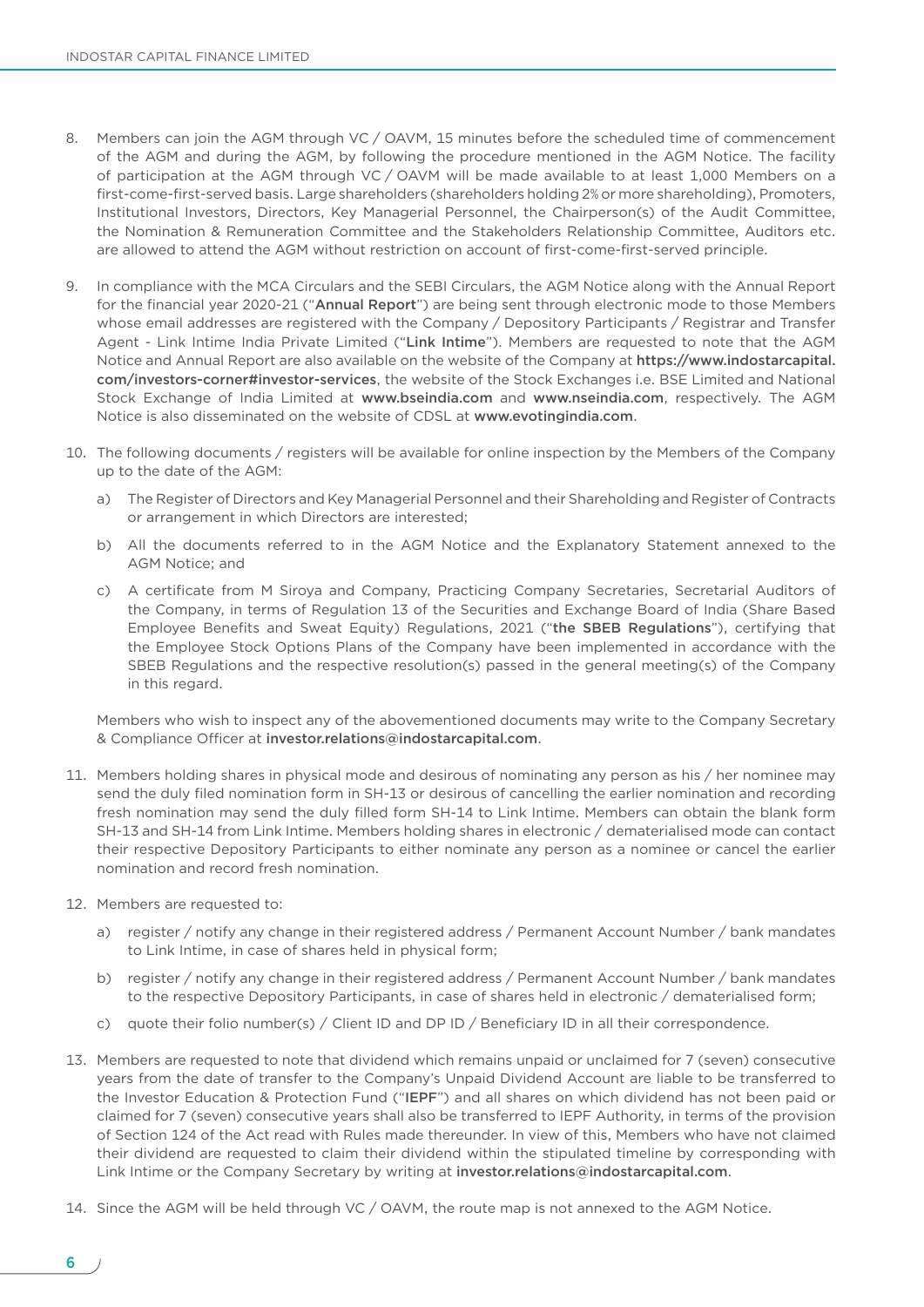

### **PROCEDURE FOR REMOTE E-VOTING, ATTENDING THE AGM AND E-VOTING DURING THE AGM:**

- 15. In compliance with the provisions of Section 108 of the Act and Rule 20 of the Companies (Management and Administration) Rules, 2014 as amended from time to time, Regulation 44 of the Listing Regulations, the Secretarial Standards, the MCA Circulars and the SEBI Circulars, Members have the option to vote electronically either before the AGM ("remote e-voting") or during the AGM on the resolutions set out in the AGM Notice.
- 16. The facility of e-voting shall be available during the AGM for Members attending the AGM through VC / OAVM and who have not already cast their vote by remote e-voting. However, Members who have cast their vote through remote e-voting may attend the AGM but shall not be entitle to vote during the AGM.
- 17. The remote e-voting period commences on Saturday, September 25, 2021 at 09:00 a.m. (IST) and ends on Monday, September 27, 2021 at 05:00 p.m. (IST), after which the facility will be blocked by CDSL and the remote e-voting shall not be allowed beyond the said end date and time. Members of the Company holding shares either in the physical mode or electronic / dematerialised mode as on the cut-off date i.e., Tuesday, September 21, 2021 shall be entitled to cast votes on the resolutions set out in the AGM Notice by remote e-voting or e-voting at the AGM. Any person who is not a Member as on the cut-off date i.e., Tuesday, September 21, 2021 should treat the AGM Notice for information purpose only.
- 18. The voting rights of the Members shall be in proportion of the amount paid-up on the equity shares held by a Member with the total equity share capital of the Company as on the cut-off date i.e., Tuesday, September 21, 2021.
- 19. **Procedure and instructions for remote e-voting on the resolutions proposed in the AGM Notice:** In terms of the SEBI circular dated December 09, 2020 on "e-Voting facility provided by Listed Companies", e-voting process has been enabled for all the individual demat account holders, by way of single login credential, through their demat accounts / websites of depositories / depository participants in order to increase the efficiency of the voting process.

 Members are advised to update their mobile number and email ID in their demat accounts in order to access e-voting facility.

|  |  |  |  |  | A. Login method for remote e-voting for Individual Members holding shares in dematerialised mode: |
|--|--|--|--|--|---------------------------------------------------------------------------------------------------|
|--|--|--|--|--|---------------------------------------------------------------------------------------------------|

| <b>Type of Members</b>                                                         |    | Login Method                                                                                                                                                                                                                                                                                                                                                           |
|--------------------------------------------------------------------------------|----|------------------------------------------------------------------------------------------------------------------------------------------------------------------------------------------------------------------------------------------------------------------------------------------------------------------------------------------------------------------------|
| Individual<br>Members<br>holding shares in<br>dematerialised<br>mode with CDSL |    | A. Users who have opted for Easi / Easiest facility:<br>URL for login to Easi / Easiest are https://web.cdslindia.com/myeasi/<br>1.<br>home/login or visit www.cdslindia.com. and click on New System Myeasi.<br>Members can login through their existing user ID and password. Option will<br>be available to reach e-voting page without any further authentication; |
|                                                                                |    | 2. After successful login on Easi / Easiest, the user will be able to see the<br>e-voting Menu. The Menu will have links of all e-voting service providers<br>("ESP") i.e. CDSL / NSDL / KARVY / Link Intime etc. Click on CDSL to cast<br>your vote.                                                                                                                  |
|                                                                                | В. | Users who have not opted for Easi / Easiest facility:<br>Option to register for Easi / Easiest is available at https://web.cdslindia.<br>1.<br>com/myeasi/Registration/EasiRegistration.                                                                                                                                                                               |
|                                                                                |    | 2. Proceed with completing the required fields;                                                                                                                                                                                                                                                                                                                        |
|                                                                                |    | 3. After successful registration, please follow steps given in <b>Point No. A</b><br>above to cast your vote.                                                                                                                                                                                                                                                          |
|                                                                                |    | C. Visit the e-voting website of CDSL:<br>Alternatively, the user can directly access e-voting page by providing<br>1.<br>Demat Account Number and Permanent Account Number from a e-voting<br>link available on www.cdslindia.com home page.                                                                                                                          |

7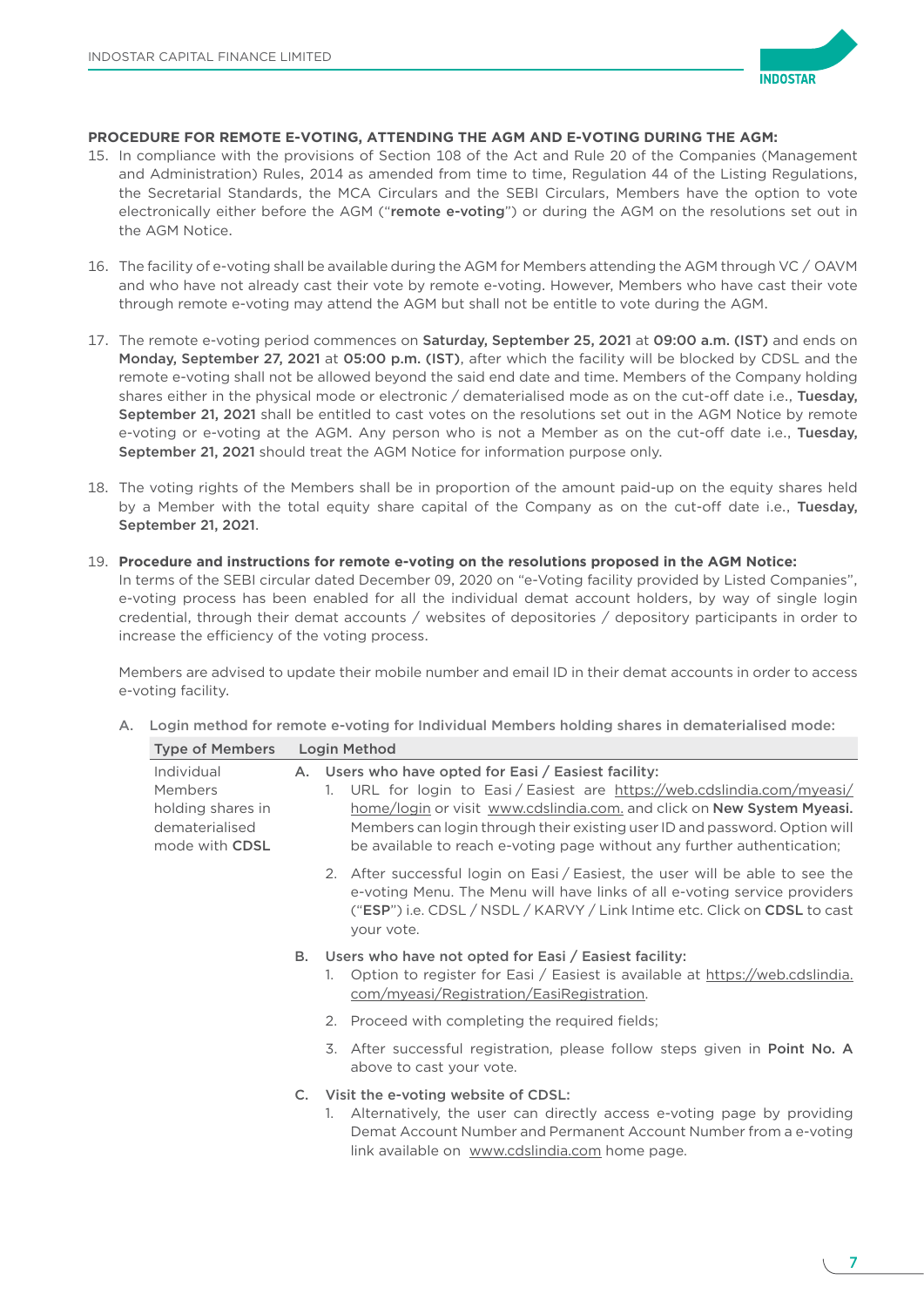| <b>Type of Members</b>                                                    | <b>Login Method</b> |                                                                                                                                                                                                                                                                                       |  |  |
|---------------------------------------------------------------------------|---------------------|---------------------------------------------------------------------------------------------------------------------------------------------------------------------------------------------------------------------------------------------------------------------------------------|--|--|
|                                                                           |                     | 2. The system will authenticate the user by sending OTP on registered<br>Mobile and e-mail as recorded in the Demat Account.                                                                                                                                                          |  |  |
|                                                                           |                     | 3. After successful authentication, user will be able to see the e-voting<br>option where the e-voting is in progress. Click on options available against<br>the Company name: IndoStar Capital Finance Limited or select e-voting<br>service provider name - CDSL to cast your vote. |  |  |
| Individual                                                                |                     | A. Users registered for NSDL IDeAS facility:                                                                                                                                                                                                                                          |  |  |
| Members holding<br>share(s) in<br>dematerialised<br>mode with <b>NSDL</b> |                     | Open web browser by typing the following URL: https://eservices.<br>1.<br>nsdl.com. Once the home page of e-services is launched, click on the<br>"Beneficial Owner" icon under "Login" which is available under 'IDeAS'<br>section;                                                  |  |  |
|                                                                           |                     | 2. A new screen will open. Enter your User ID and Password. After successful<br>authentication, user will be able to see e-voting services. Click on "Access<br>to e-voting" under e-voting services and user will be able to see e-voting<br>page.                                   |  |  |
|                                                                           |                     | 3. Click on options available against Company name: IndoStar Capital<br>Finance Limited or e-voting service provider name - CDSL and you will<br>be re-directed to CDSL e-voting website for casting vote during the<br>remote e-voting period.                                       |  |  |
|                                                                           | В.                  | Users not registered for NSDL IDeAS facility:                                                                                                                                                                                                                                         |  |  |
|                                                                           |                     | Option to register is available at https://eservices.nsdl.com.<br>1.                                                                                                                                                                                                                  |  |  |
|                                                                           |                     | 2. Select "Register Online for IDeAS" Portal or click at https://eservices.<br>nsdl.com/SecureWeb/IdeasDirectReg.jsp.                                                                                                                                                                 |  |  |
|                                                                           |                     | 3. Proceed with completing the required fields.                                                                                                                                                                                                                                       |  |  |
|                                                                           |                     | 4. After successful registration, please follow steps given in Point No. A<br>above to cast your vote.                                                                                                                                                                                |  |  |
|                                                                           |                     | C. Visit the e-voting website of NSDL                                                                                                                                                                                                                                                 |  |  |
|                                                                           |                     | 1. Visit the e-Voting website of NSDL by typing the following URL:<br>https://www.evoting.nsdl.com/. Once the home page of e-Voting system<br>is launched, click on the icon "Login" which is available under<br>'Shareholder / Member' section.                                      |  |  |
|                                                                           |                     | 2. Enter your User ID (i.e. your sixteen digit demat account number<br>held with NSDL), Password / OTP and a Verification Code as shown on<br>the screen.                                                                                                                             |  |  |
|                                                                           |                     | 3. After successful authentication, user will be redirected to NSDL depository<br>site wherein you can see e-voting page. Click on options available against<br>Company name: IndoStar Capital Finance Limited or e-voting service<br>provider name - CDSL.                           |  |  |
|                                                                           |                     | 4. User will be redirected to e-voting website of CDSL for casting your vote<br>during the remote e-voting period.                                                                                                                                                                    |  |  |
| Individual<br>Members (holding                                            | 1.                  | User can also login using the login credentials of your demat account through<br>your Depository Participant registered with NSDL / CDSL for e-voting facility.                                                                                                                       |  |  |
| share(s) in<br>dematerilized<br>mode) login<br>through their              | 2.                  | After Successful login, user will be able to see e-voting option. Click on<br>e-voting option, you will be redirected to NSDL / CDSL Depository site after<br>successful authentication, wherein you can see e-voting feature.                                                        |  |  |
| Depository<br>Participants                                                | 3.                  | Click on option available against Company's name: IndoStar Capital Finance<br>Limited or e-voting service provider - CDSL and user will be redirected to<br>e-voting website of CDSL for casting vote during the remote e-voting period.                                              |  |  |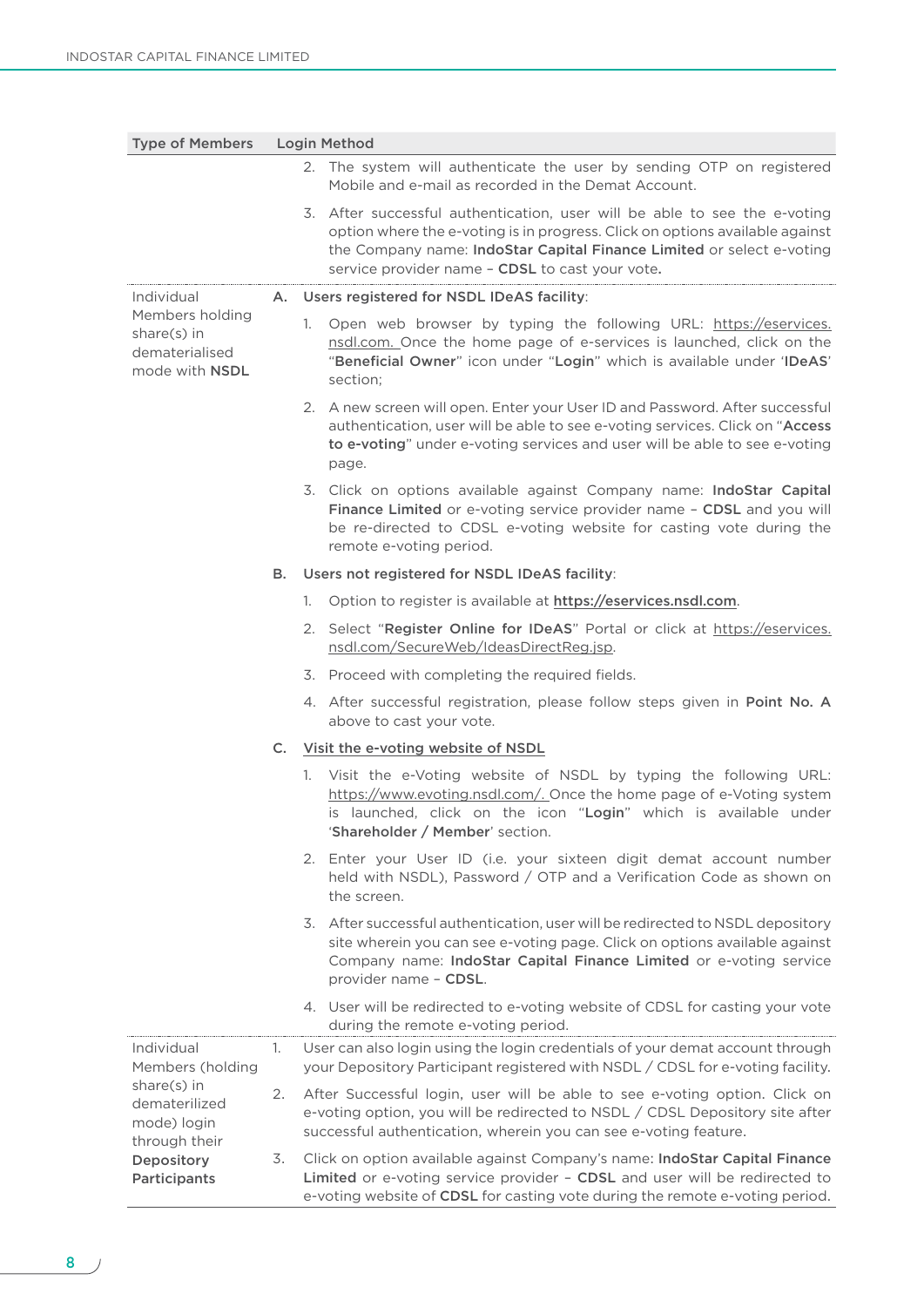

Important note: Members who are unable to retrieve User ID/ Password are advised to use Forget User ID and Forget Password option available at abovementioned website.

Helpdesk for Individual Members holding shares in dematerialized mode for any technical issues related to login through Depository i.e. CDSL and NSDL

| Individual Members holding share(s) in<br>dematerialized mode with CDSL | Individual Members holding share(s) in<br>dematerialized mode with NSDL                         |
|-------------------------------------------------------------------------|-------------------------------------------------------------------------------------------------|
|                                                                         | Members facing any technical issue in login can Members facing any technical issue in login can |
|                                                                         | contact CDSL helpdesk by sending a request at contact NSDL helpdesk by sending a request        |
|                                                                         | helpdesk.evoting@cdslindia.com or contact at at evoting@nsdl.co.in or call at toll free no.:    |
| 022-23058738 and 22-23058542-43.                                        | 1800 1020 990 and 1800 22 44 30                                                                 |

- B. Login method for remote e-voting for Members other than Individual Members holding shares in demat mode and Members holding shares in physical mode:
	- a) The Members should log on to the e-voting website at [www.evotingindia.com](http://www.evotingindia.com).
	- b) Click on "Shareholders / Members" tab.
	- c) Now enter your User ID, as detailed below:
		- a. For CDSL: 16 digits beneficiary ID;
		- b. For NSDL: 8 Character DP ID followed by 8 Digits Client ID;
		- c. Members holding shares in physical mode should enter "Folio Number" registered with the Company.
	- d) Next enter the Image Verification as displayed and Click on "Login".

e) Please follow the following steps after clicking on "Login":

| <b>Existing Users</b>                                                                                                                                                                                                                                                   | <b>New Users</b>                                                                                                                                                                                                                                                                                                                                                                                                     |
|-------------------------------------------------------------------------------------------------------------------------------------------------------------------------------------------------------------------------------------------------------------------------|----------------------------------------------------------------------------------------------------------------------------------------------------------------------------------------------------------------------------------------------------------------------------------------------------------------------------------------------------------------------------------------------------------------------|
| In case a Member has already used the<br>remote e-voting facility of CDSL for any<br>other company, should use their existing<br>User ID and Password.<br>If a Member has forgotten his/her<br>password, they can retrieve the same by<br>clicking on "Forgot Password" | Members who have updated their PAN with<br>$\bullet$<br>the Company/Depository Participants/<br>Link Intime, please enter your 10 digit<br>alpha-numeric PAN issued by Income<br>Tax Department (applicable for both the<br>Members holding shares in electronic/<br>dematerialized mode or physical mode)                                                                                                           |
|                                                                                                                                                                                                                                                                         | Members who have not updated their<br>$\bullet$<br>with<br>the Company / Depository<br>PAN<br>Participants / Link Intime are requested to<br>use the sequence number sent by Company.<br>In case a Member has not received sequence<br>number, he/she can obtain the same<br>by writing to the Company at investor.<br>relations@indostarcapital.com.                                                                |
|                                                                                                                                                                                                                                                                         | <b>AND</b>                                                                                                                                                                                                                                                                                                                                                                                                           |
|                                                                                                                                                                                                                                                                         | Enter the Dividend Bank Details OR Date<br>$\bullet$<br>of Birth (in dd/mm/yyyy format) as<br>recorded with your Depository Participants /<br>Company/Link Intime. In case the said<br>details are not recorded, Members are<br>requested to use the Folio No. (in case of<br>shares in physical mode) and Beneficiary<br>ID / DP ID and Client ID. (in case of shares<br>held in electronic / dematerialised mode). |

9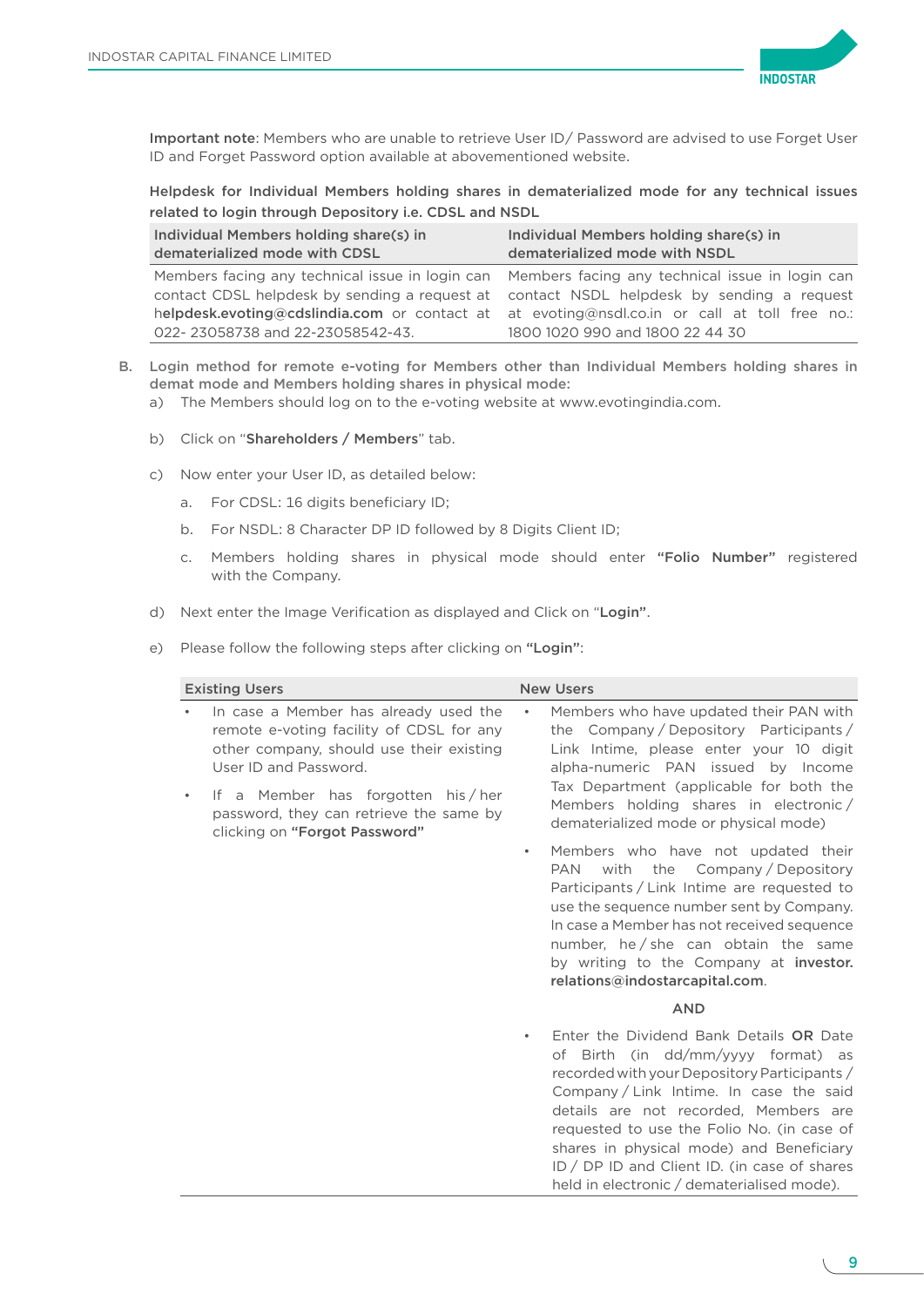- f) After entering these details appropriately, click on "SUBMIT" tab.
- g) Members holding shares in physical form will then directly reach the EVSN selection screen. The details can be used only for using the remote e-voting facility for the resolutions contained in the AGM Notice.
- h) Members holding shares in electronic / dematerialised mode will now reach 'Password Creation' menu wherein they are required to mandatorily enter their login password in the new password field. Kindly note that this password is to be also used for voting for resolutions of any other company on which they are eligible to vote, provided that company opts for e-voting through CDSL platform. It is strongly recommended not to share your password with any other person and take utmost care to keep your password confidential.
- i) Click on the EVSN 210904002 of the Company on which you choose to vote.
- j) On the voting page, you will see "RESOLUTION DESCRIPTION" and against the same the option "YES / NO" for voting. Select the option "YES" or "NO" as desired. The option YES implies that you assent to a particular resolution and option NO implies that you dissent to a particular resolution.
- k) If you wish to view the entire resolution details, click on the "RESOLUTIONS FILE LINK".
- l) After selecting the resolution, you have decided to vote on, click on "SUBMIT". A confirmation box will be displayed. If you wish to confirm your vote, click on "OK", else to change your vote, click on "CANCEL" and accordingly modify your vote.
- m) Once you "CONFIRM" your vote on the resolution, you will not be allowed to modify your vote.
- n) You can also take a print of the votes cast by clicking on "Click here to print" option on the Voting page.
- o) If a demat account holder has forgotten the login password then enter the User ID and the image verification code and click on Forgot Password and enter the details as prompted by the system.
- p) Note for Non Individual Members and Custodians
	- Non-Individual members (i.e. other than Individuals, HUF, NRI etc.) and Custodians are required to log on to [www.evotingindia.com](http://www.evotingindia.com) and register themselves in the Corporates.
	- A scanned copy of the Registration Form bearing the stamp and sign of the entity should be emailed to [helpdesk.evoting@cdslindia.com](mailto:helpdesk.evoting@cdslindia.com).
	- After receiving the login details a Compliance User should be created using the admin login and password. The Compliance User would be able to link the account(s) for which they wish to vote on.
	- The list of accounts linked in the login should be mailed to helpdesk.evoting@cdslindia.com and on approval of the accounts they would be able to cast their vote.
	- A scanned copy of the Board Resolution and Power of Attorney (POA) which they have issued in favour of the Custodian, if any, should be uploaded in PDF format in the system for the scrutinizer to verify the same.
	- Alternatively, Non-Individual Members are required to send the relevant Board Resolution / Authority letter etc. together with attested specimen signature of the duly authorized signatory who are authorized to vote and Demat account details to the Company at [investor.relations@](mailto:investor.relations@indostarcapital.com) [indostarcapital.com](mailto:investor.relations@indostarcapital.com), if have voted from individual tab and not uploaded same in the CDSL e-voting system for the scrutinizer to verify.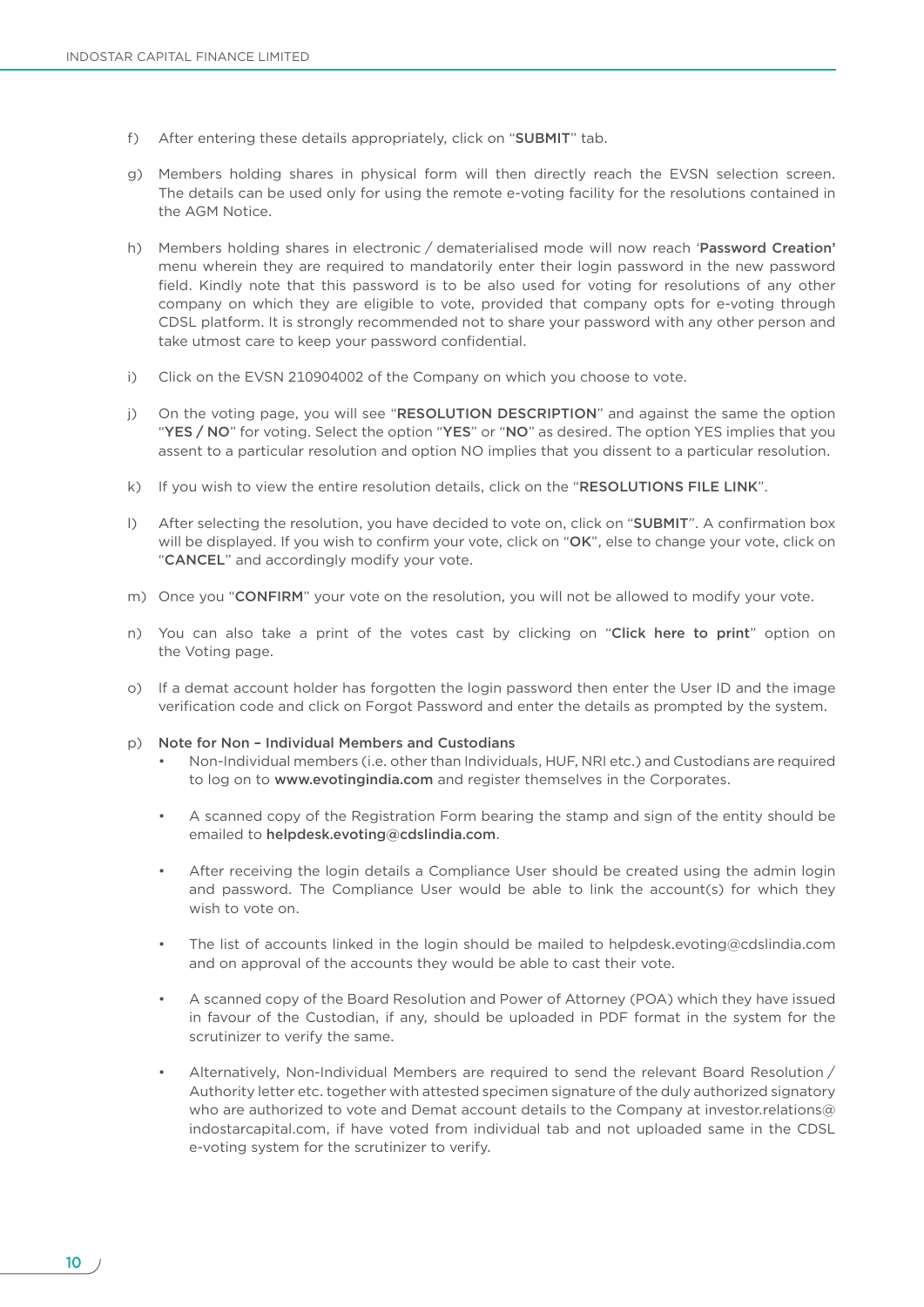

- 20. **Process for Members whose email addresses are not registered with the Company / Depositories:**
	- Members holding shares in physical form Please provide necessary details like Folio No., Name of Member, scanned copy of the share certificate (front and back) and PAN (self attested scanned copy of PAN card) by email to [investor.relations@indostarcapital.com](mailto:investor.relations@indostarcapital.com);
	- II. Members holding shares in dematerialised form (other than individuals) Please update your email address and mobile no. with your respective depository participant.
	- III. Individual Members holding shares in dematerialised form Please update your email address and mobile no. with your respective depository participant which is mandatory while e-voting and joining the AGM.
- 21. **Instructions for Members attending the AGM through VC / OVAM and e-voting on the resolutions proposed in the AGM Notice, during the AGM are as under:**
	- a) The procedure for attending the AGM through VC / OVAM and e-voting during the AGM is same as the instructions mentioned above for remote e-voting.
	- b) Members who have voted through remote e-voting will be eligible to attend the AGM. However, they will not be eligible to vote during the AGM.
	- c) Only those Members, who are present in the AGM through VC / OAVM facility and have not casted their vote on the resolutions proposed in the AGM Notice through remote e-voting and are otherwise not barred from doing so, shall be eligible to vote through e-voting system available during the AGM.
	- d) After successful login as per the instructions mentioned above for remote e-voting, the link for VC / OAVM to attend AGM will be available where the EVSN of Company will be displayed.
	- e) Members are encouraged to join the AGM through Laptops / IPads for better experience.
	- f) Members will be required to allow Camera (in case of speakers) and use Internet with a good speed to avoid any disturbance during the meeting.
	- g) Members connecting from mobile devices or tablets or through laptop connecting via mobile hotspot may experience audio / video loss due to fluctuation in their respective network. Members are therefore requested to use internet facility with a good speed to avoid any disturbance during the AGM.
	- h) Members who would like to express their views / ask questions during the AGM may register themselves as a speaker by sending a specific request for the same from their registered email address mentioning their name, DP ID and Client ID / folio number, PAN and mobile number at [investor.relations@](mailto:investor.relations@indostarcapital.com) [indostarcapital.com](mailto:investor.relations@indostarcapital.com) in advance, at least 7 days prior to the date of AGM.
	- i) Only those Members who have registered themselves as a 'speaker' will be allowed to express their views / ask questions during the AGM. The Company reserves the right to restrict the number of speakers depending on the availability of time for the AGM.
	- j) The Members who do not wish to speak during the AGM but have any queries relating to the resolutions set out in the AGM Notice may send their queries from their registered email address mentioning their name, DP ID and Client ID / folio number, PAN and mobile number at [investor.relations@](mailto:investor.relations@indostarcapital.com) [indostarcapital.com](mailto:investor.relations@indostarcapital.com) in advance, at least 7 days prior to the date of AGM. These queries will be replied to by the Company suitably via email.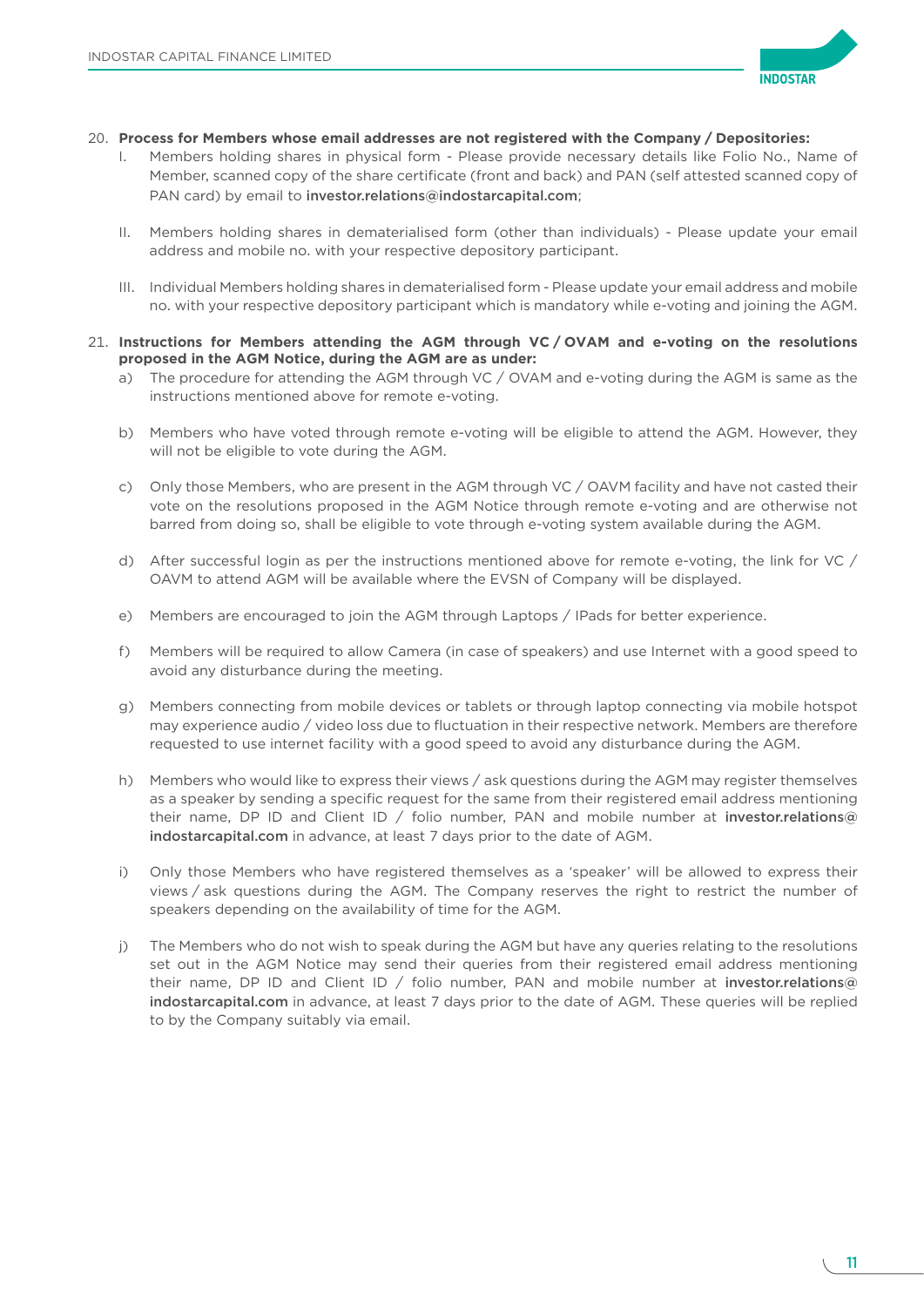Details of persons to be contacted for any issues / queries / grievances relating to remote e-voting, e-voting during the AGM and attending the AGM through VC / OAVM:

### CDSL:

 If you have any queries or issues regarding attending AGM & e-Voting from the CDSL e-Voting System, you can write an email to [helpdesk.evoting@cdslindia.com](mailto:helpdesk.evoting@cdslindia.com) or contact at 022- 23058738 and 022-23058542/43.

 All grievances connected with the facility for voting by electronic means may be addressed to Mr. Rakesh Dalvi, Sr. Manager, (CDSL) Central Depository Services (India) Limited, A Wing, 25<sup>th</sup> Floor, Marathon Futurex, Mafatlal Mill Compounds, N M Joshi Marg, Lower Parel (East), Mumbai - 400013 or send an email to [helpdesk.](mailto:helpdesk.evoting@cdslindia.com) [evoting@cdslindia.com](mailto:helpdesk.evoting@cdslindia.com) or call on 022-23058542/43.

#### Company :

 Member may contact Mr. Jitendra Bhati, Company Secretary & Compliance Officer at One World Center, 20th Floor, Tower 2A, Jupiter Mills Compound, Senapati Bapat Marg, Mumbai – 400013 or send an email at [investor.relations@indostarcapital.com](mailto:investor.relations@indostarcapital.com) or call at 022-43157000.

- 22. Mr. Mukesh Siroya, (Membership No. F5682), M. Siroya and Company, Practicing Company Secretaries, have been appointed as the Scrutinizer to scrutinize the remote e-voting process and e-voting during the AGM in a fair and transparent manner.
- 23. The Scrutinizer shall not later than 48 hours from the conclusion of the AGM submit a consolidated Scrutinizer's Report of the total votes cast in favour or against, if any, to the Chairman or any other person authorized by the Chairman in this behalf, who shall countersign the same.
- 24. The Chairman or any other person authorized by the Chairman in this behalf shall forthwith on receipt of the consolidated Scrutinizer's Report, declare the results of the voting within 48 hours of the conclusion of the AGM. The results declared along with the Scrutinizer's Report shall be placed on the Company's website at [www.indostarcapital.com](http://www.indostarcapital.com) and on the website of CDSL e-voting at [www.evotingindia.com](http://www.evotingindia.com) immediately after the results are declared by the Chairman or any other person so authorized. Simultaneously, the same will also be communicated to the BSE Limited and the National Stock Exchange of India Limited, where the equity shares of the Company are listed.
- 25. The resolutions as set out in the AGM Notice shall be deemed to be passed on the date of the AGM i.e. Tuesday, September 28, 2021, subject to receipt of the requisite number of votes in favour of the resolution(s).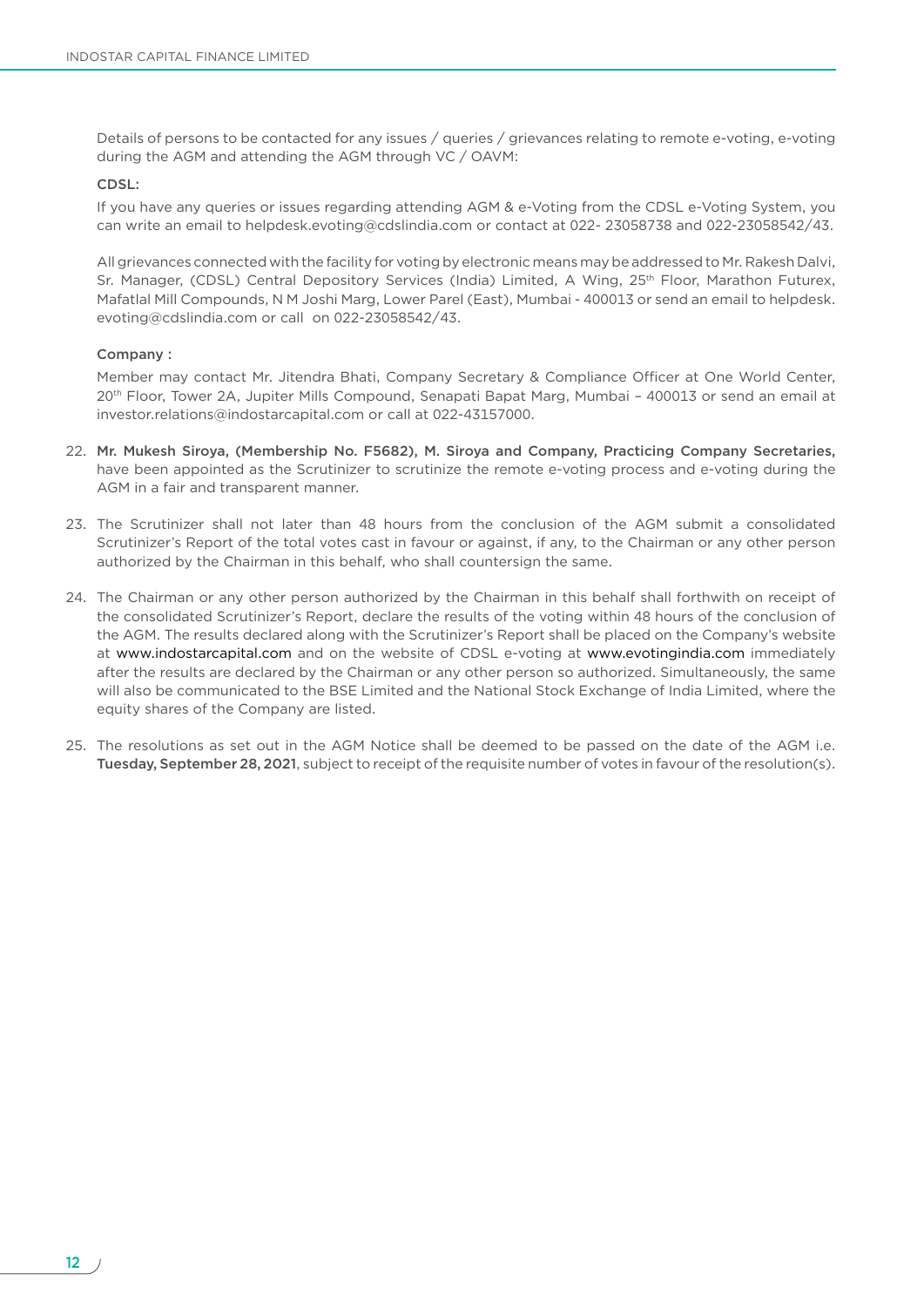

### **ANNEXURE TO THE NOTICE CONVENING THE 12TH ANNUAL GENERAL MEETING ("AGM NOTICE")**

**EXPLANATORY STATEMENT PURSUANT TO SECTION 102(1) OF THE COMPANIES ACT, 2013, THE SECURITIES AND EXCHANGE BOARD OF INDIA (LISTING OBLIGATIONS AND DISCLOSURE REQUIREMENTS) REGULATIONS, 2015 AND THE SECRETARIAL STANDARDS ON GENERAL MEETINGS ISSUED BY THE INSTITUTE OF COMPANY SECRETARIES OF INDIA**

### **ITEM NO. 4**

#### **APPOINTMENT OF MR. MUNISH DAYAL (DIN: 01683836) AS NON-EXECUTIVE NON-INDEPENDENT DIRECTOR**

Members are requested to note that in terms of the right under the shareholders' agreement ("SHA") executed among the Company, BCP V Multiple Holdings Pte. Ltd. ("Brookfield") and Indostar Capital ("ICM") which is effective from July 09, 2020, Brookfield has nominated Mr. Munish Dayal (DIN: 01683836) for appointment as Non-Executive Non-Independent Director on the Board of Directors of the Company.

Members are requested to note that pursuant to nomination received from Brookfield and upon recommendation of the Nomination & Remuneration Committee ("NRC"), the Board of Directors at their meeting held on February 04, 2021 approved appointment of Mr. Munish Dayal, as Additional Director in the category of Non-Executive Non-Independent Director of the Company in terms of Section 161(1) of the Act, to hold office up to the date of the 12<sup>th</sup> Annual General Meeting of the Company.

Brief profile of Mr. Dayal and disclosure(s) / information under the Listing Regulations and the Secretarial Standards on General Meeting issued by the Institute of Company Secretaries of India are set out in Annexure to the AGM Notice.

Members are requested to note that the Company has received consent in writing from Mr. Dayal to act as Non-Executive Non-Independent Director of the Company and declaration(s) and confirmation(s) stating that he is not disqualified from being appointed as Director of the Company in terms of Section 164 and other applicable provisions of the Act and the circulars, directions, notifications, regulations, guidelines issued by the Reserve Bank of India and the Securities and Exchange Board of India.

Members are requested to note that in terms of Section 178 of the Act, terms of reference of NRC, RBI Directions and Policy on Selection Criteria / "Fit & Proper" Person Criteria of the Company, the NRC at its meeting held on February 04, 2021 has assessed and confirmed the eligibility and "fit & proper" person status of the proposed director for his appointment as Non-Executive Non-Independent Director, based on the information, declarations, disclosures and undertakings provided by him.

Members are requested to note that the Company has received a notice in writing in terms of the provisions of Section 160 of the Act from a Member proposing the candidature of Mr. Dayal, as a Non-Executive Non-Independent Director on the Board of Directors of the Company.

The Board of Directors recommends the resolution set out at Item No. 4 of the AGM Notice to the Members for their consideration and approval, by way of an Ordinary Resolution.

Except Mr. Dayal or his relatives none of the other Directors, Key Managerial Personnel of the Company and their relatives are, in any way, concerned or interested, financially or otherwise, in the Resolution set out at Item No. 4 of the AGM Notice.

### **ITEM NO. 5**

### **ISSUE OF NON-CONVERTIBLE DEBENTURES UNDER PRIVATE PLACEMENT**

Members at the 11<sup>th</sup> annual general meeting of the Company held on September 24, 2020, had accorded their approval to create / invite / offer / issue / allot up to such number of Non-Convertible Debentures ("NCDs"), under private placement, in one or more series or tranches, on such terms and conditions as may be determined by the Board, such that the aggregate principal amount of such NCDs issued during a period of 1 (one) year commencing from the date of passing of special resolution at the aforesaid Annual General Meeting, does not exceed ₹ 10,000 crore (Rupees Ten Thousand crore only).

Members are requested to note that the aforesaid approval accorded by the Members of the Company for the issue of NCDs under Private Placement is valid for a period of one year from the date of approval by the Members of the Company i.e. upto September 23, 2021.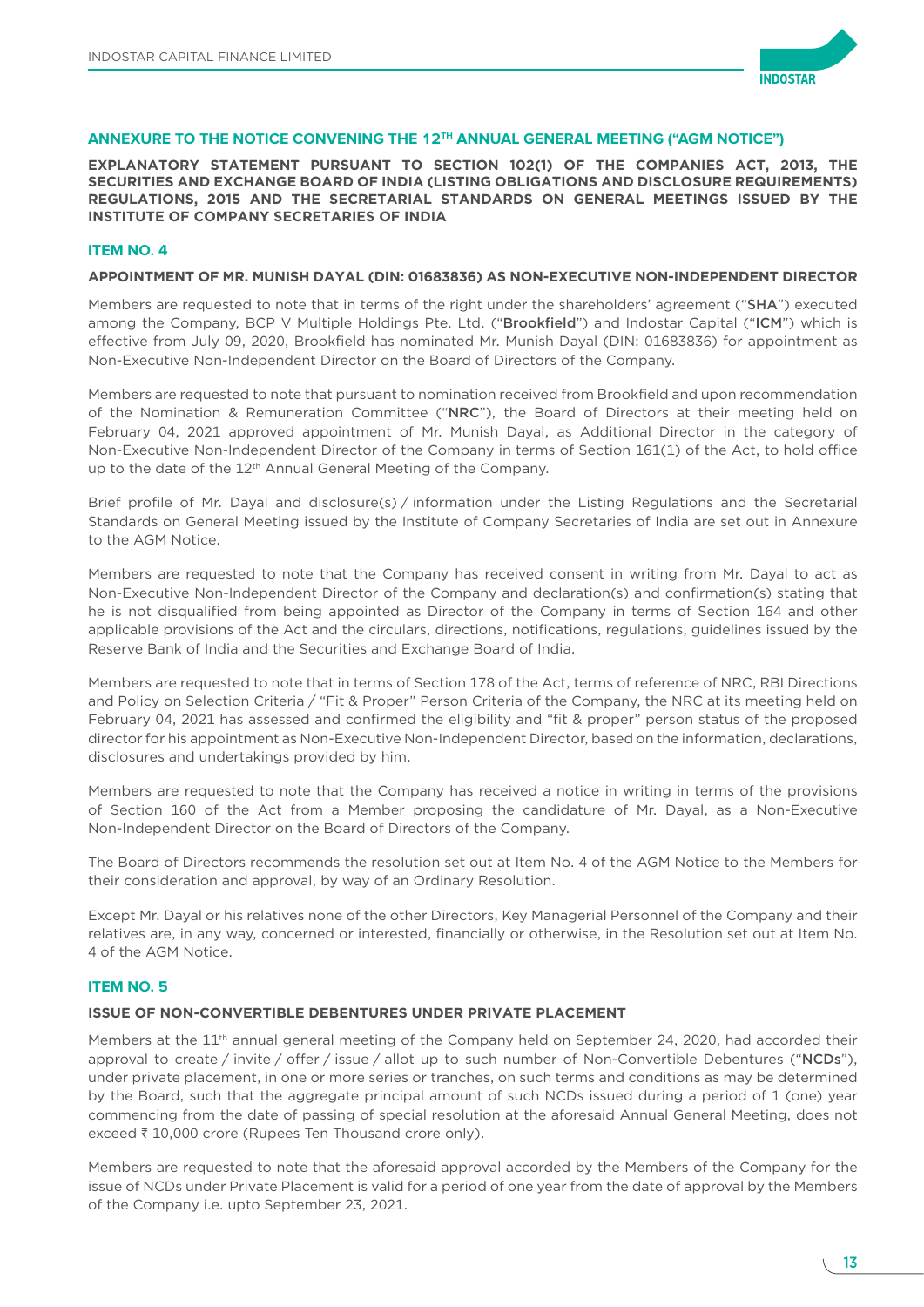Members are requested to note that in order to enable the Company to raise funds by way of issuance of NCDs under private placement, the Board of Directors of the Company at its meeting held on June 17, 2021, subject to the approval of the Members of the Company, accorded its approval to create / invite / offer / issue / allot upto such number of NCDs, under private placement, in one or more series or tranches, such that the aggregate principal amount of such NCDs to be issued during a period of 1 (one) year commencing from the date of passing of the Special Resolution set out at Item No. 5 of the AGM Notice, does not exceed ₹ 5,000 crore. Further, the Board of Directors have authorised the Debenture Committee to undertake all acts, deeds, matters and things as it may in its absolute discretion deem necessary, expedient, proper or desirable, in respect of issuance of NCDs under private placement including but not limited to determine the terms and conditions of the NCDs to be issued, number of NCDs to be issued, issue price, face value, issue size, coupon, tenor, objects of the issue, etc.

Members are requested to note that in terms of Section 42 of the Act read with Rule 14 of the Companies (Prospectus and Allotment of Securities) Rules, 2014, a company shall not make an offer or invitation to subscribe to securities (including NCDs) through private placement unless the proposal has been previously approved by the members of the company, by way of special resolution. Further, in case of offer or invitation to subscribe NCDs it shall be sufficient if the company passes a previous special resolution only once in a year for all the offers or invitations to subscribe NCDs during the year.

Accordingly, approval of the Members of the Company is sought in terms of Section 42 of the Act read with Rule 14 of the Companies (Prospectus and Allotment of Securities) Rules, 2014, to create / invite / offer / issue / allot up to such number of NCDs, under private placement, in one or more series or tranches, such that the aggregate principal amount of such NCDs to be issued during a period of 1 (one) year from the date of passing of the Special Resolution set out at Item No. 5 of the AGM Notice, does not exceed ` 5,000 crore within the overall borrowing limits of the Company.

The Board of Directors recommends the resolution set out at Item No. 5 of the AGM Notice to the Members for their consideration and approval, by way of Special Resolution.

None of the Directors or Key Managerial Personnel of the Company or their relatives are, in any way, concerned or interested, financially or otherwise, in the Special Resolution set out at Item No. 5 of the AGM Notice, except to the extent of the NCDs that may be subscribed by any Directors or Key Managerial Personnel of the Company or their relatives or any entity in which any of the Directors or Key Managerial Personnel of the Company or their relatives may be concerned or interested in any capacity.

### **ITEM NO. 6**

### **PAYMENT OF REMUNERATION TO NON-EXECUTIVE INDEPENDENT DIRECTORS OF THE COMPANY FOR THE FINANCIAL YEAR 2020-21**

Members are requested to note that in accordance with the provisions of the Act, Members of the Company at the 11<sup>th</sup> Annual General Meeting held on September 24, 2020, had accorded their approval for payment of commission to Non- Executive Independent Directors of the Company, for a period of 5 (five) years commencing from financial year 2020-21 to financial year 2024-25, not exceeding in aggregate, 1% (one percent) of the net profits of the Company of each financial year calculated in accordance with Section 198 of the Act. However, since the Company has proactively recorded management overlay allowance as part of its expected credit loss, to reflect, among other things, an increased risk of deterioration in macro-economic factors caused by COVID-19 pandemic and adopted a conservative accounting approach including write-off of its loan assets, it recorded a loss for financial year ended 2020-21, and hence remuneration to Non-Executive Independent Directors of the Company cannot be paid under the said approval accorded by the Members.

Members are requested to note that the Ministry of Corporate Affairs has vide notification dated March 18, 2021 amended the provisions of Section 149, Section 197 and Schedule V of the Act to enable companies having no profits or inadequate profits to pay remuneration to its non-executive directors including independent directors. Accordingly, Schedule V of the Act prescribes limits for payment of remuneration to non-executive directors in case of absence or inadequacy of profits, by obtaining approval of members of the company by way of an ordinary resolution.

Members are requested to note that considering the vast experience and expertise of Non-Executive Independent Directors in their respective fields, devotion of considerable time for the Company's business operations particularly in respect of vital and strategic decisions, the Nomination & Remuneration Committee at its meeting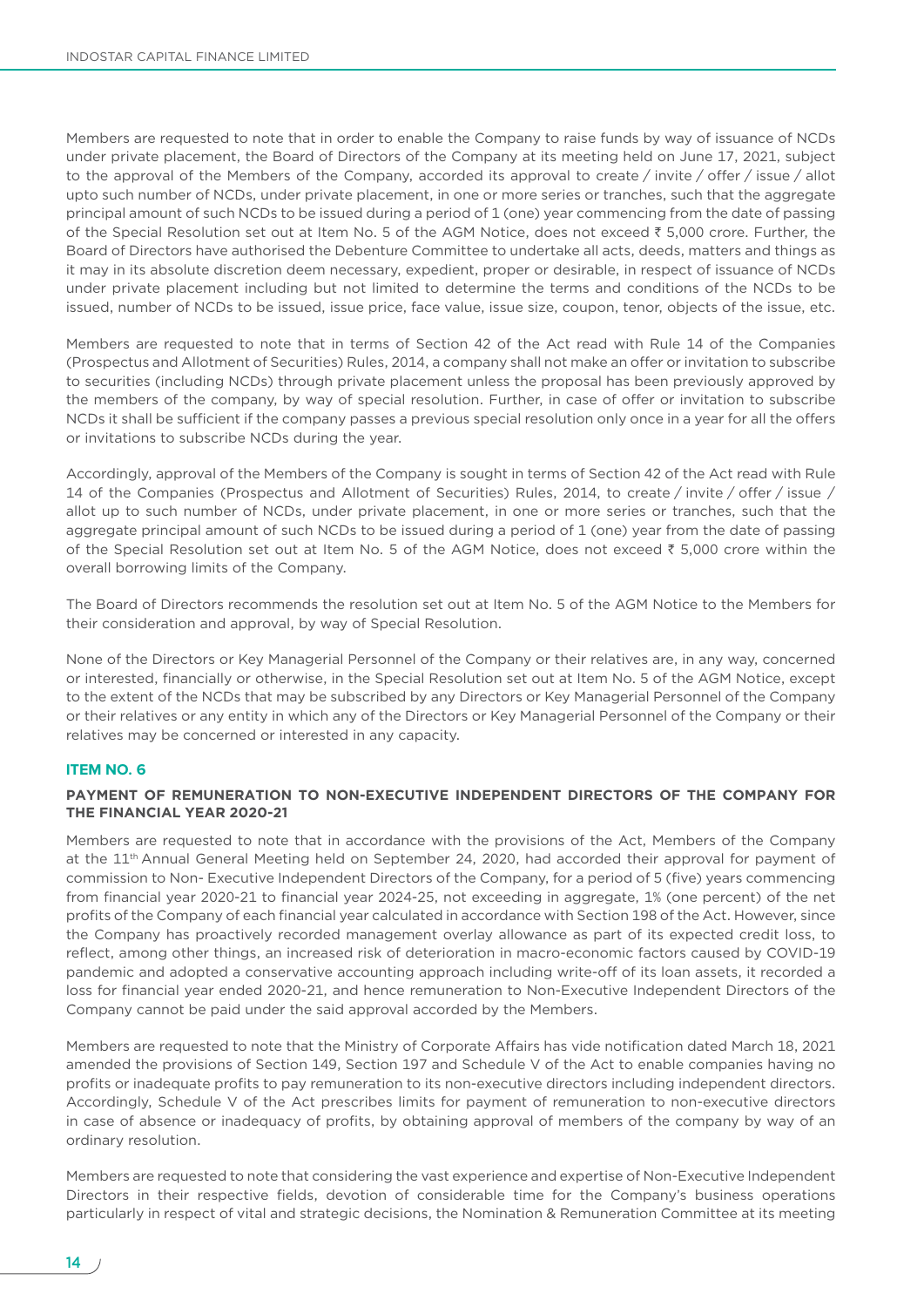

held on August 11, 2021 recommended and the Board of Directors at its meeting held on August 12, 2021 approved payment of remuneration of  $\bar{\tau}$  10 Lakhs to each Non-Executive Independent Director of the Company for the financial year 2020-21. The payment of remuneration would be in addition to the sitting fees and other reimbursement payable to them for attending the meetings of the Board of the Directors and committees.

Members are requested to note that in accordance with the provisions of Section 149 and Section 197 of the Act read with Schedule V and Rules framed thereunder and the Articles of Association of the Company, remuneration payable to the Non-Executive Independent Directors shall be approved by way of an Ordinary Resolution passed by Members of the Company. Further, in terms of Regulation 17 of the Listing Regulations, all fees or compensation paid to Non-Executive Directors including Independent Directors (except sitting fees paid in accordance with the Act) requires approval of Members of the Company.

Information as required to be disclosed under paragraph (iv) of the second proviso after Paragraph B of Section II of Part II of Schedule V to the Act is mentioned herein below:

| <b>General Information</b><br>I.                                                                                                                                                                                             |                                                                                                                                                                                                                                                                                                                                                                                          |
|------------------------------------------------------------------------------------------------------------------------------------------------------------------------------------------------------------------------------|------------------------------------------------------------------------------------------------------------------------------------------------------------------------------------------------------------------------------------------------------------------------------------------------------------------------------------------------------------------------------------------|
| Nature of industry                                                                                                                                                                                                           | The Company is a Non-Banking Financial Company<br>registered with the Reserve Bank of India, engaged in<br>the business of lending primarily financing commercial<br>vehicles and small and medium enterprises.                                                                                                                                                                          |
| Date or expected date of commencement of<br>commercial production                                                                                                                                                            | The Company commenced its business operations in<br>2011.                                                                                                                                                                                                                                                                                                                                |
| In case of new companies, expected date of<br>commencement of activities as per project approved<br>by financial institutions appearing in the prospectus                                                                    | Not Applicable.                                                                                                                                                                                                                                                                                                                                                                          |
| Financial performance based on given indicators                                                                                                                                                                              | As on Financial year ended March 31, 2021:                                                                                                                                                                                                                                                                                                                                               |
|                                                                                                                                                                                                                              | - Net Worth: ₹ 3,668.25 crore<br>- Total Income : ₹1,193.27 crore<br>- Loss after Tax : ₹ 241.47 crore                                                                                                                                                                                                                                                                                   |
| Foreign investments or collaborations, if any.                                                                                                                                                                               | The Company has not made any foreign investments<br>or entered into any foreign collaboration.                                                                                                                                                                                                                                                                                           |
|                                                                                                                                                                                                                              | Promoters and Members of Promoter Group of the<br>Company are Non-Residents who held 93.31% of<br>the equity share capital of the Company as on<br>March 31, 2021.                                                                                                                                                                                                                       |
| Information about the Independent Directors:<br>Ш.                                                                                                                                                                           |                                                                                                                                                                                                                                                                                                                                                                                          |
| Background details, job profile and his suitability,<br>recognition and awards                                                                                                                                               | Please refer Annexure to the AGM Notice.                                                                                                                                                                                                                                                                                                                                                 |
| Past remuneration and Remuneration Proposed                                                                                                                                                                                  | Please refer Annexure to the AGM Notice.                                                                                                                                                                                                                                                                                                                                                 |
| Comparative remuneration profile with respect to<br>industry, size of the company, profile of the position<br>and person (in case of expatriates the relevant details<br>would be with respect to the country of his origin) | Considering the size of the Company, rich experience<br>and expertise of the Independent Directors and their<br>contribution in concluding and implementing strategic<br>business deals, the Nomination and Remuneration<br>Committee and the Board of Directors are of the<br>view that the proposed remuneration is justified and<br>commensurate with the general industry standards. |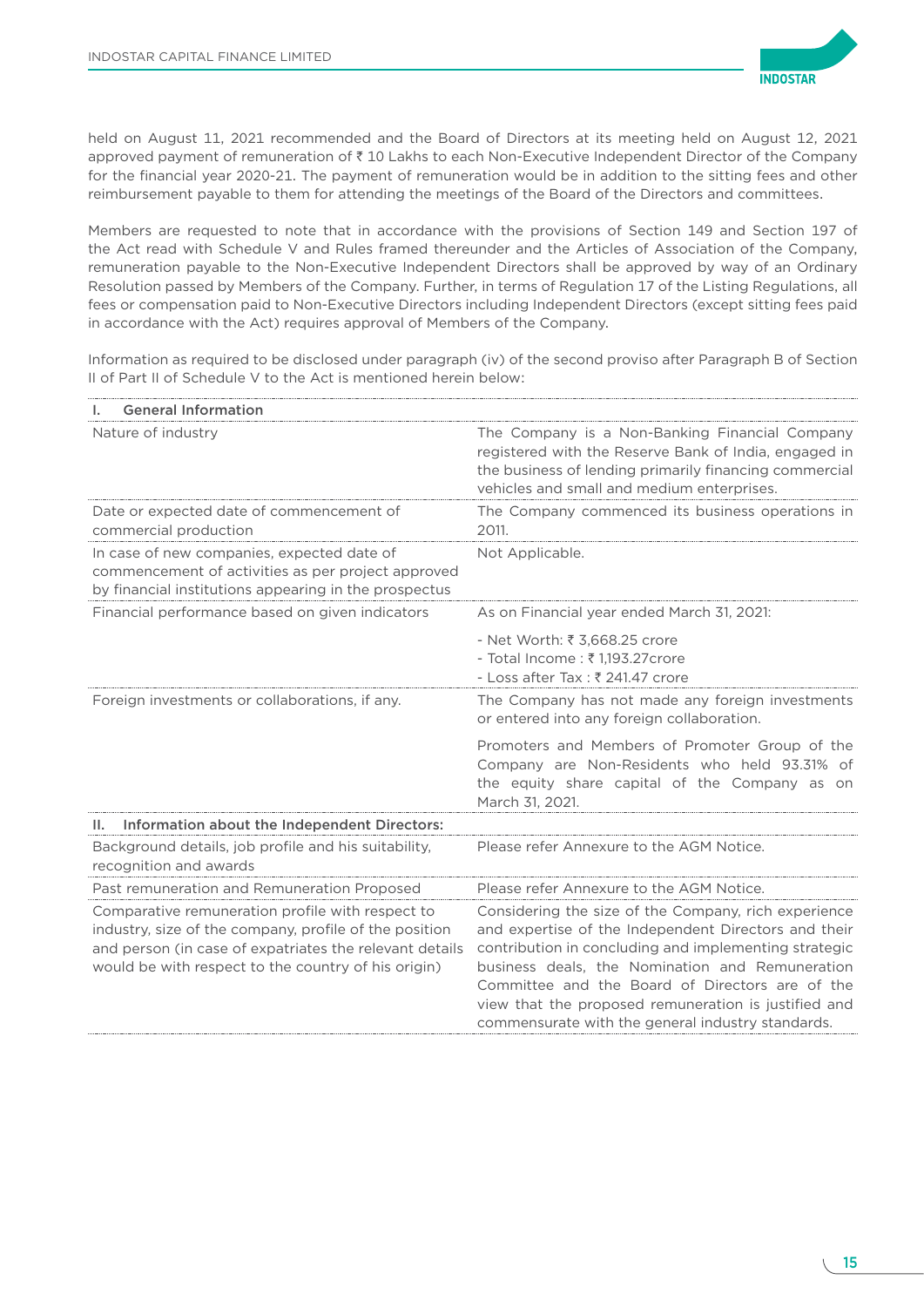| Pecuniary relationship directly or indirectly with<br>the company, or relationship with the managerial<br>personnel or other director, if any. | As on date of this notice, the Independent Directors<br>have no pecuniary relationship with the Company<br>except to the extent of Sitting Fees, Commission/<br>Remuneration, as applicable which may be paid, and<br>reimbursement of out of pocket expenses received by<br>them for attending the meetings, if any.                                                                                                                                                                                                                                                                                           |
|------------------------------------------------------------------------------------------------------------------------------------------------|-----------------------------------------------------------------------------------------------------------------------------------------------------------------------------------------------------------------------------------------------------------------------------------------------------------------------------------------------------------------------------------------------------------------------------------------------------------------------------------------------------------------------------------------------------------------------------------------------------------------|
|                                                                                                                                                | The Independent Directors have no relationship with<br>any key managerial personnel or directors of the<br>Company.                                                                                                                                                                                                                                                                                                                                                                                                                                                                                             |
| <b>Other Information</b><br>III.                                                                                                               |                                                                                                                                                                                                                                                                                                                                                                                                                                                                                                                                                                                                                 |
| Reasons of loss or inadequate profits                                                                                                          | The Company has proactively recorded management<br>overlay allowance as part of its expected credit loss<br>provisions, to reflect, among other things, an increased<br>risk of deterioration in macroeconomic factors caused<br>by COVID-19 pandemic and adopted a conservative<br>accounting approach including write-off of its loans<br>assets, and recorded a loss for financial year 2020-21.                                                                                                                                                                                                             |
| Steps taken or proposed to be taken for improvement                                                                                            | The Company incurred loss mainly because of<br>conservative provisioning approach and deterioration<br>in macroeconomic factors caused by COVID-19<br>pandemic. Improvement in macroeconomic factors<br>and opening up of economy and investment by BCP<br>V Multiple Holdings Pte. Ltd. in to the share capital<br>of Company will help the Company to resume its<br>growth trajectory.                                                                                                                                                                                                                        |
| Expected increase in productivity and profits in<br>measurable terms                                                                           | The COVID-19 outbreak, which has been declared a<br>global pandemic by the World Health Organization,<br>continues to spread across the globe and India and<br>has contributed to a significant decline in economic<br>activities and severely impacted the business and<br>operations of the Company. The extent to which<br>the COVID-19 pandemic will impact the Company's<br>operational and financial position will depend on<br>future developments, which are highly uncertain. The<br>Company's capital and liquidity position is strong and<br>would continue to be the focus area during this period. |

Brief profile(s) of the Non-Executive Independent Directors and disclosure(s) / information under the Secretarial Standards on General Meeting issued by the Institute of Company Secretaries of India are set out in Annexure to the AGM Notice.

Members are requested to note that payment of remuneration to Non-Executive Independent Directors of the Company for financial year 2020-21 as mentioned above, shall require approval of the Members of the Company by way of an Ordinary Resolution.

The Company has not defaulted in payment of dues to any bank or public financial institution or non-convertible debenture holders or other secured creditor, if any.

The Board of Directors recommends the resolution set out at Item No. 6 of the AGM Notice to the Members for their consideration and approval, by way of an Ordinary Resolution.

Except the Non-Executive Independent Directors of the Company and their relatives, none of the Directors, Key Managerial Personnel of the Company or their relatives are, in any way, concerned or interested, financially or otherwise, in the Ordinary Resolution set out at Item No. 6 of the AGM Notice.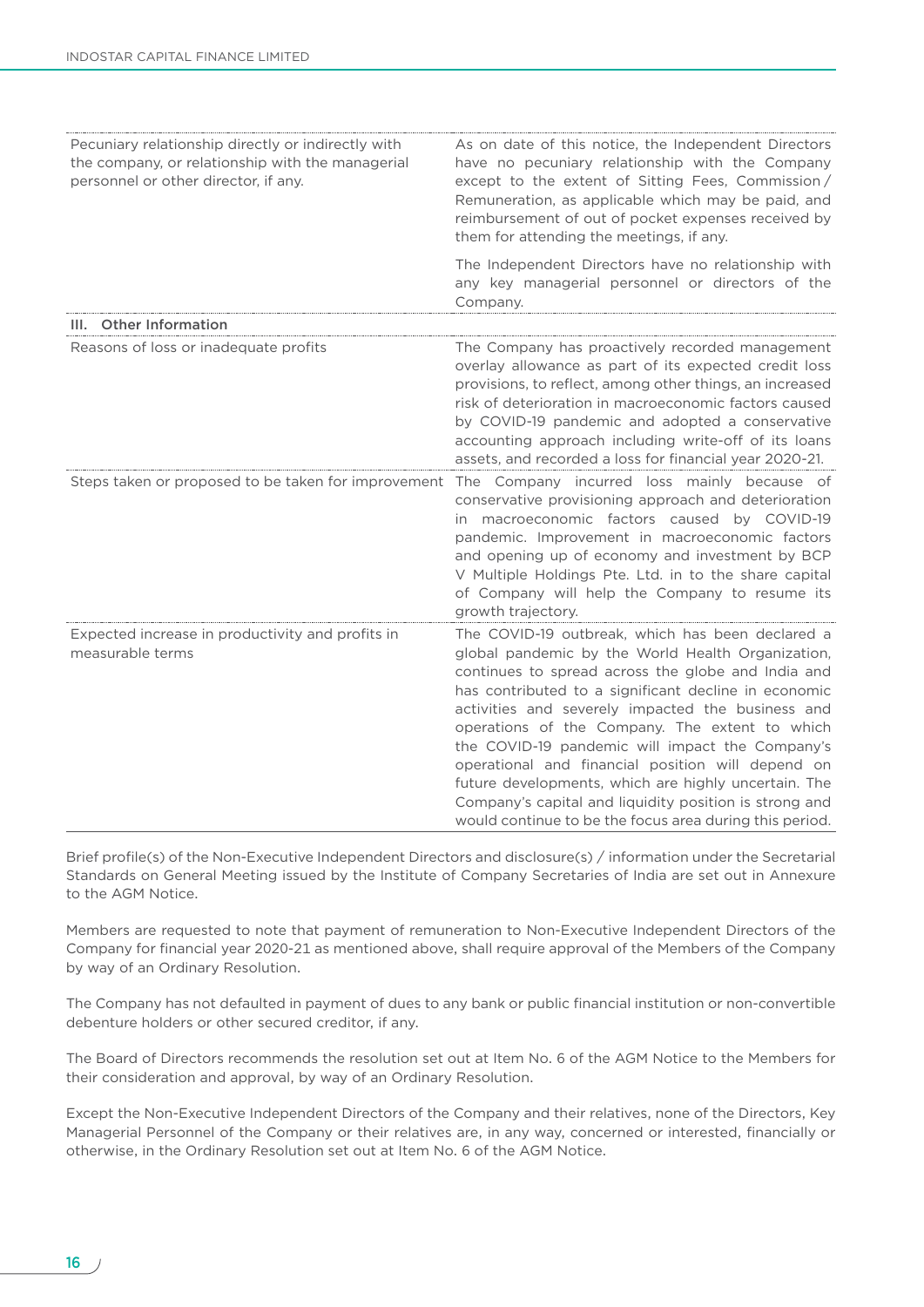

# **ITEM NO. 7**

# **WAIVER OF RECOVERY OF EXCESS MANAGERIAL REMUNERATION PAID TO MR. SHAILESH SHIRALI, FORMER WHOLE-TIME DIRECTOR OF THE COMPANY**

Members of the Company at the 10<sup>th</sup> annual general meeting of the Company held on August 30, 2019 approved appointment of Mr. Shailesh Shirali as Whole-time Director for a period of 5 (five) years with effect from June 26, 2019, by means of an ordinary resolution on the terms and conditions including remuneration as mentioned therein. Members are further requested to note that Mr. Shailesh Shirali resigned as Whole-time Director of the Company with effect from July 10, 2020.

Members are requested to note that in terms of approval granted by the Members of the Company, Mr. Shirali was paid remuneration of  $\bar{\tau}$  88.08 lakhs during his tenure in the Company in the financial year 2020-21.

Members are requested to note that for the financial year 2020-21, the Company has proactively recorded management overlay allowance as part of its expected credit loss, to reflect, among other things, an increased risk of deterioration in macro-economic factors caused by COVID-19 pandemic and adopted a conservative accounting approach including write-off of its loan assets, and recorded a loss for financial year ended March 31, 2021.

As a result of the above, the remuneration paid to Mr. Shirali during his tenure in the financial year 2020-21 exceeded the limits prescribed under Section 197 read with Schedule V of the Act. Members are requested to note that in terms of provisions of the Act, inter-alia, including Section 197(10), Members of the Company can waive the recovery of excess remuneration paid to Mr. Shirali during his tenure in the financial year 2020-21, by passing a special resolution.

The Board of Directors and the Nomination & Remuneration Committee ("NRC") are of the opinion that the remuneration paid to Mr. Shirali is justified and appropriate considering his key role in business of the Company and successfully concluding strategic deals which have and shall benefit the Company in long term. Members are requested to note that the Board of Directors and the NRC at their meeting(s) held on August 12, 2021 and August 11, 2021, respectively, have approved waiver of the recovery of excess managerial remuneration paid by the Company to Mr. Shirali and recommended the same to the Members for their approval.

The Company has not defaulted in payment of dues to any bank or public financial institution or non-convertible debenture holders or other secured creditor, if any.

The Board of Directors recommends the resolutions set out at Item No. 7 of the AGM Notice to the Members for their consideration and approval, by way of a Special Resolution.

None of the Directors, Key Managerial Personnel of the Company and their relatives are, in any way, concerned or interested, financially or otherwise, in the Special Resolution set out at Item No. 7 of the AGM Notice.

### **ITEM NO. 8**

### **APPROVAL FOR SELLING, LEASING AND DISPOSING ASSETS OF INDOSTAR HOME FINANCE PRIVATE LIMITED, A MATERIAL SUBSIDIARY OF THE COMPANY, EXCEEDING 20% OF ITS ASSETS IN AGGREGATE DURING ANY FINANCIAL YEAR**

Members are requested to note that pursuant to the provision of Regulation 16(1)(c) of the Listing Regulations and Company's Policy for Determining Material Subsidiary, IndoStar Home Finance Private Limited (IHFPL), qualifies to be a material subsidiary of the Company as per the financial position of the Company as on March 31, 2021. Members are further requested to note that pursuant to Regulation 24(6) of the Listing Regulations, selling, leasing or otherwise disposing assets of a material subsidiary amounting to more than 20% of the assets of the said subsidiary in aggregate during a financial year, requires prior approval of Members of the holding Company of such subsidiary, by way of a special resolution.

Members are requested to note that IHFPL is a Housing Finance Company registered with the National Housing Bank and it may from time to time sell, lease or otherwise dispose its assets including by way of assignment, securitization, hypothecation, mortgage etc. in the ordinary course of business or otherwise, and such transactions may result in sale, lease or disposal of its assets amount to more than 20% of its assets in aggregate during a financial year.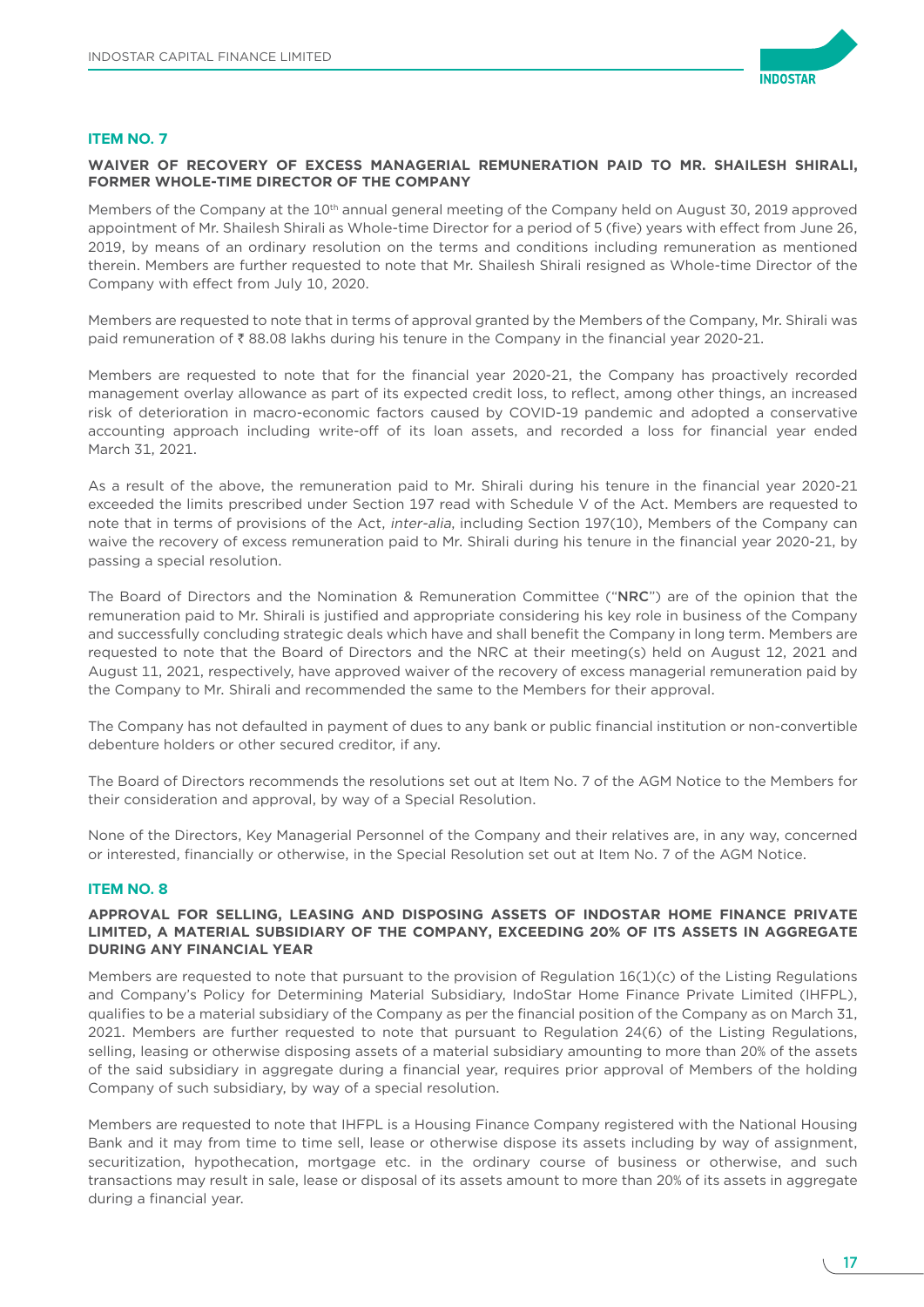Accordingly, in terms of provisions of the Listing Regulations, approval of the Members is sought for selling, leasing and disposing assets of IHFPL exceeding 20% of its assets in aggregate during any financial year, by way of a Special Resolution.

The Board of Directors recommends the resolutions set out at Item No. 8 of the AGM Notice to the Members for their consideration and approval, by way of a Special Resolution.

None of the Directors, Key Managerial Personnel of the Company and their relatives are, in any way, concerned or interested, financially or otherwise, in the Special Resolution set out at Item No. 8 of the AGM Notice except to the extent of any transaction of sale, lease or disposal of assets of IHFPL that may be executed by IHFPL with any entity in which the Directors, Key Managerial Personnel of the Company or their relatives maybe concerned or interested in any capacity.

### **ITEM NO. 9**

## **ALTERATION OF THE OBJECT CLAUSE OF THE MEMORANDUM OF ASSOCIATION OF THE COMPANY**

Members are requested to note that in addition to the Company's core business of lending, in order to leverage the benefits of scale of operations and relevant customer segment, and subject to necessary regulatory and statutory approvals, the Company proposes to foray into and undertake activities of distribution of financial products including mutual funds and insurance products and to act as insurance brokers and / or insurance agent as per the provisions of the Insurance Regulatory and Development Authority Act, 1999 (IRDA Act) and the rules and regulations thereunder, as amended from time to time. Members are requested to note that in order to enable the Company to undertake the aforesaid business, it is proposed to alter the Main Objects Clause of the Memorandum of Association of the Company i.e. Clause III. (A) in manner as mentioned in the resolution set out at Item No. 9 of the AGM Notice.

Members are requested to note that in order to align the 'Objects Clause' of the Memorandum of Association ("MOA") of the Company with the requirements of the Act, it is also proposed to (i) rename and substitute the title of Clause III. (A) of the MOA as mentioned the resolution set out at Item No. 9 of the AGM Notice; (ii) rename and substitute the title of Clause III. (B) of the MOA as mentioned in the resolution set out at Item No. 9 of the AGM Notice; (iii) delete Clause III. (C) of the MOA comprising of sub-clauses 1 to 9; and (iv) replace reference of Companies Act, 1956, wherever appearing in Clause III of the MOA, with relevant corresponding provisions of the Companies Act, 2013.

Members are requested to note that pursuant to the provisions of Section 13 of the Act alteration in Clause III. of the Memorandum of Association of the Company i.e. the Object Clause shall require approval of Members of the Company, by way of a special resolution.

The draft of the current and amended Memorandum of Association of the Company shall be available for inspection by the Members of the Company in accordance with the provisions of the Act, in the manner as mentioned in the Notes to the AGM Notice.

The Board of Directors recommends the resolutions set out at Item No. 9 of the AGM Notice to the Members for their consideration and approval, by way of a Special Resolution.

None of the Directors, Key Managerial Personnel of the Company and their relatives are, in any way, concerned or interested, financially or otherwise, in the Special Resolution set out at Item No. 9 of this AGM Notice.

> By the Order of the Board of Directors For IndoStar Capital Finance Limited

Jitendra Bhati Place: Mumbai Company Secretary & Compliance Officer Date: September 04, 2021 **Membership No.: FCS 8937**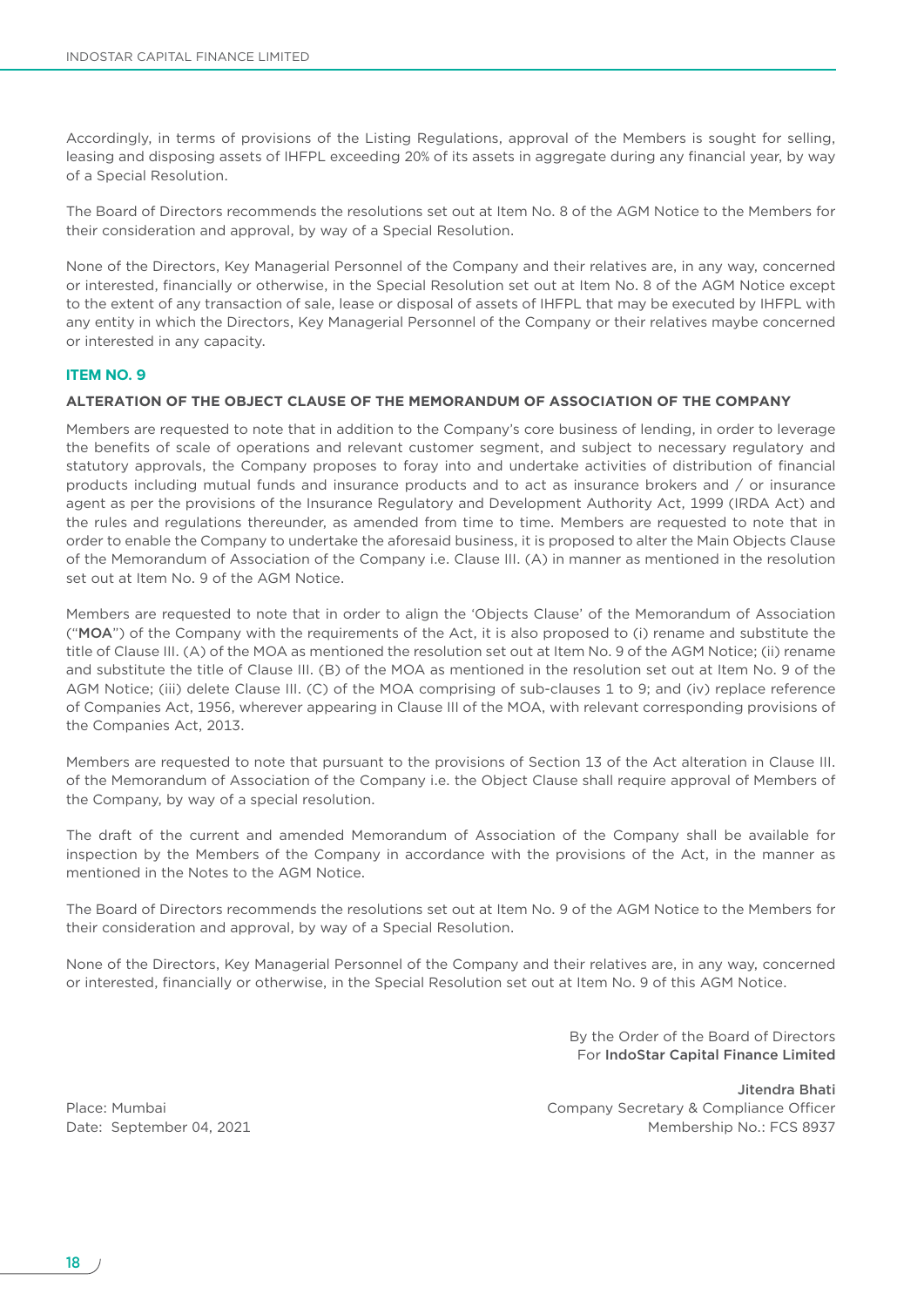

# **ANNEXURE TO THE NOTICE CONVENING THE 12TH ANNUAL GENERAL MEETING**

# **INFORMATION OF DIRECTOR(S) SEEKING RE-APPOINTMENT / APPOINTMENT AT THE 12TH ANNUAL GENERAL MEETING AND INDEPENDENT DIRECTORS WHOSE REMUNERATION FOR FY 2020-21 IS PLACED FOR APPROVAL OF THE MEMBERS AT THE AGM**

| Name of the      | Mr. R. Sridhar | Mr. Munish Dayal           | Mr. Bobby Kanubhai Parikh    | Mr. Hemant Kaul   | Ms. Naina Krishna |
|------------------|----------------|----------------------------|------------------------------|-------------------|-------------------|
| <b>Director</b>  |                |                            |                              |                   | Murthy            |
| Age              | 63 years       | 55 Years                   | 57 Years                     | 65 Years          | 49 Years          |
| Date of first    | April 18, 2017 | Appointed as               | August 01, 2011 (In terms of | February 05, 2018 | February 05, 2018 |
| Appointment on   |                | Additional Director on     | provisions of the Act.       |                   |                   |
| the Board of the |                | the Board of Directors     | Mr. Parikh, was appointed    |                   |                   |
| Company          |                | of the Company on          | as a Non-Executive           |                   |                   |
|                  |                | February 04, 2021 to       | Independent Director of the  |                   |                   |
|                  |                | hold office till this AGM. | Company on March 05, 2015    |                   |                   |
|                  |                |                            | to hold office for a term of |                   |                   |
|                  |                |                            | 5 (five) consecutive years   |                   |                   |
|                  |                |                            | and was re-appointed as      |                   |                   |
|                  |                |                            | Non-Executive Independent    |                   |                   |
|                  |                |                            | Director of the Company      |                   |                   |
|                  |                |                            | for a second term of 5       |                   |                   |
|                  |                |                            | (five) consecutive years     |                   |                   |
|                  |                |                            | commencing from              |                   |                   |
|                  |                |                            | March 05, 2020)              |                   |                   |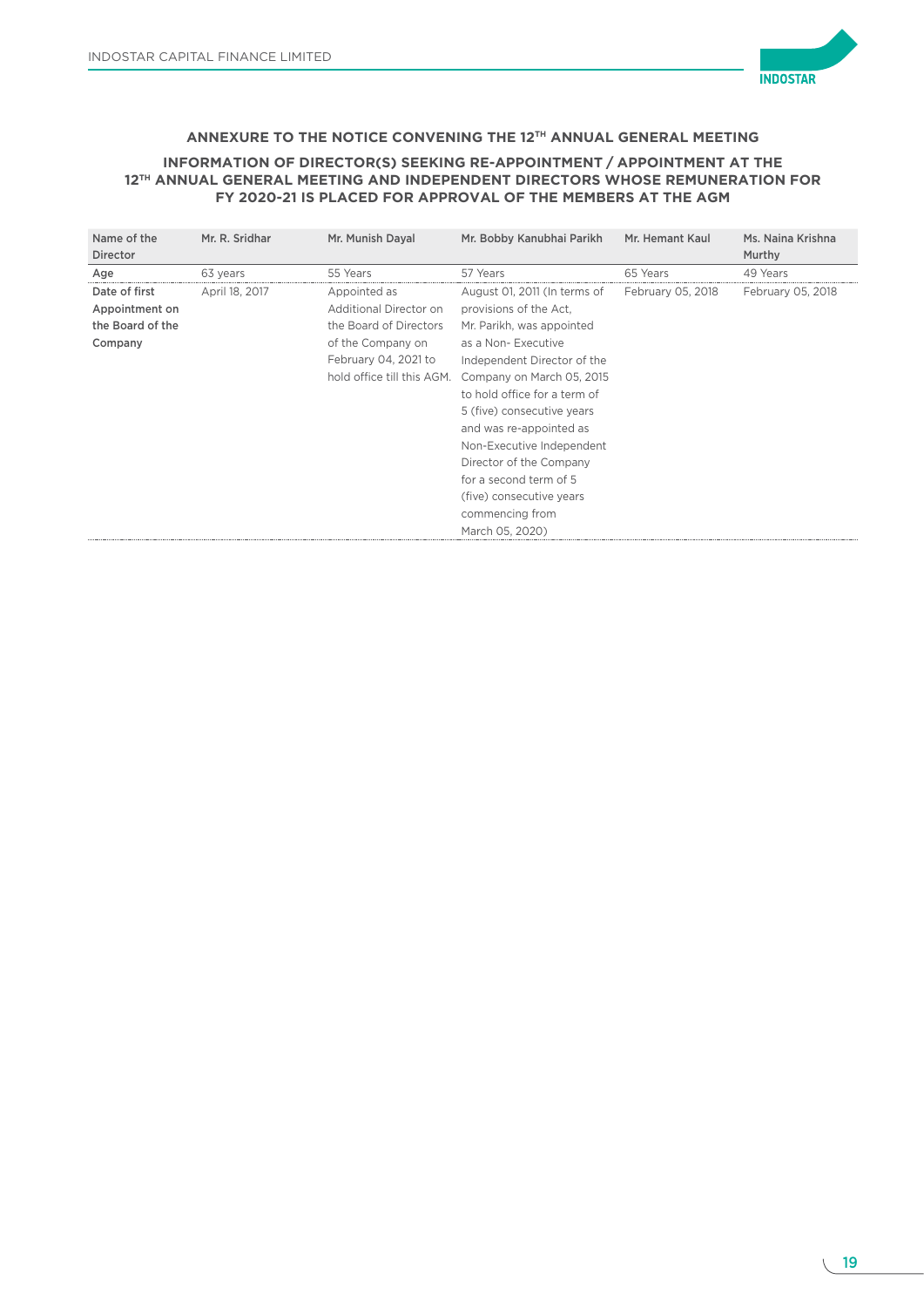| Name of the<br>Director                                                                                 | Mr. R. Sridhar                                                                                                                                                                                                                                                                                                                                                                                                                                                                                                                                                                                                                                                                                                                                                                                                                                                                                                                                                                                                                                                               | Mr. Munish Dayal                                                                                                                                                                                                                                                                                                                                                                                                                                                                                                                                                                                                                                                                                                                                                                                                                                                                                                                                                                                 | Mr. Bobby Kanubhai Parikh                                                                                                                                                                                                                                                                                                                                                                                                                                                                                                                                                                                                                                                                                                                                                                                                                                                                                                                                                                                                                                                                                                                                                                                                                                                                                                                                                                                                                                                                                                                                                                                                                                                                                                                                                       | Mr. Hemant Kaul                                                                                                                                                                                                                                                                                                                                                                                                                                                                                                                                                                                                                                                                                                                                                                                                                                                                                           | Ms. Naina Krishna<br>Murthy                                                                                                                                                                                                                                                                                                                                                                                                                                                                                                                                                                                                                                                                                                                                                                                                                      |
|---------------------------------------------------------------------------------------------------------|------------------------------------------------------------------------------------------------------------------------------------------------------------------------------------------------------------------------------------------------------------------------------------------------------------------------------------------------------------------------------------------------------------------------------------------------------------------------------------------------------------------------------------------------------------------------------------------------------------------------------------------------------------------------------------------------------------------------------------------------------------------------------------------------------------------------------------------------------------------------------------------------------------------------------------------------------------------------------------------------------------------------------------------------------------------------------|--------------------------------------------------------------------------------------------------------------------------------------------------------------------------------------------------------------------------------------------------------------------------------------------------------------------------------------------------------------------------------------------------------------------------------------------------------------------------------------------------------------------------------------------------------------------------------------------------------------------------------------------------------------------------------------------------------------------------------------------------------------------------------------------------------------------------------------------------------------------------------------------------------------------------------------------------------------------------------------------------|---------------------------------------------------------------------------------------------------------------------------------------------------------------------------------------------------------------------------------------------------------------------------------------------------------------------------------------------------------------------------------------------------------------------------------------------------------------------------------------------------------------------------------------------------------------------------------------------------------------------------------------------------------------------------------------------------------------------------------------------------------------------------------------------------------------------------------------------------------------------------------------------------------------------------------------------------------------------------------------------------------------------------------------------------------------------------------------------------------------------------------------------------------------------------------------------------------------------------------------------------------------------------------------------------------------------------------------------------------------------------------------------------------------------------------------------------------------------------------------------------------------------------------------------------------------------------------------------------------------------------------------------------------------------------------------------------------------------------------------------------------------------------------|-----------------------------------------------------------------------------------------------------------------------------------------------------------------------------------------------------------------------------------------------------------------------------------------------------------------------------------------------------------------------------------------------------------------------------------------------------------------------------------------------------------------------------------------------------------------------------------------------------------------------------------------------------------------------------------------------------------------------------------------------------------------------------------------------------------------------------------------------------------------------------------------------------------|--------------------------------------------------------------------------------------------------------------------------------------------------------------------------------------------------------------------------------------------------------------------------------------------------------------------------------------------------------------------------------------------------------------------------------------------------------------------------------------------------------------------------------------------------------------------------------------------------------------------------------------------------------------------------------------------------------------------------------------------------------------------------------------------------------------------------------------------------|
| Brief Resume,<br>Qualifications,<br>Experience<br>and Nature of<br>his expertise in<br>functional areas | Mr. R. Sridhar<br>holds a Bachelor's<br>Degree in Science<br>from University<br>of Madras and is<br>a Member of the<br>Institute of Chartered<br>Accountants of India.<br>Mr. R. Sridhar has<br>over three decades<br>of experience in the<br>financial services<br>industry and was<br>previously associated<br>with the Shriram<br>group since 1985, and<br>held the position of<br>managing director<br>and CEO of Shriram<br><b>Transport Finance</b><br>Company Limited<br>(STFC) since 2000.<br>Under his leadership<br>STFC became the<br>largest asset financing<br>nonbanking financial<br>company in India.<br>Mr. R. Sridhar has<br>held senior positions<br>in various industry<br>forums including<br>Finance Industry<br>Development Council<br>(FIDC), where he<br>served as a Chairman<br>for 5 years, Member<br>of Corporate Bond<br>and Securitisation<br><b>Advisory Committee</b><br>constituted by<br>the Securities and<br>Exchange Board of<br>India and Advisory<br>Group on NBFCs<br>constituted by<br>Ministry of Finance,<br>Government of India. | Mr. Munish Dayal<br>holds a Bachelor of<br>Commerce degree from<br>Shri Ram College of<br>Commerce, University<br>of Delhi and a Master's<br>degree in Business<br>Administration from<br>Faculty of Management<br>Studies, University of<br>Delhi.<br>Mr. Dayal is Managing<br>Director - Private Equity<br>& Business Operations<br>at Brookfield Asset<br>Management (BAM)<br>and has over three<br>decades of experience<br>in financial services.<br>Prior to joining BAM,<br>Mr. Dayal was Senior<br><b>Operating Partner</b><br>at Baring Private<br><b>Equity Partners India</b><br>Limited with hands-<br>on engagement with<br>portfolio companies in<br>BFSI, technology and<br>commercial real estate.<br>Mr. Dayal has also<br>held senior positions<br>in Yes Bank Limited<br>and Citibank and<br>has expertise in risk<br>management, lending<br>to medium and small<br>sector enterprises,<br>cash management,<br>payment services, trade<br>products and banking<br>technology. | Mr. Bobby Parikh holds a<br><b>Bachelor of Commerce</b><br>degree from the University<br>of Mumbai and is a qualified<br>Chartered Accountant from<br>the Institute of Chartered<br>Accountants of India.<br>Mr. Parikh is the Founder of<br>Bobby Parikh Associates, a<br>boutique firm focused on<br>providing strategic tax and<br>regulatory advisory services.<br>Mr. Parikh's particular area<br>of focus is providing tax<br>and regulatory advice in<br>relation to transactions and<br>other forms of business<br>reorganizations, whether<br>inbound, outbound or wholly<br>domestic. In this regard, Mr.<br>Parikh works extensively<br>with private equity funds,<br>other institutional investors<br>and owners and managers<br>of businesses to develop<br>bespoke solutions that<br>optimally address the<br>commercial objectives<br>underpinning a particular<br>transaction or a business<br>reorganization. Mr. Parikh also<br>works closely with regulators<br>and policy formulators, in<br>providing inputs to aid in<br>the development of new<br>regulations and policies, and<br>in assessing the implications<br>and efficacy of these and<br>providing feedback for<br>action.<br>Mr. Parikh was most recently<br>co-founder of BMR Advisors,<br>a highly regarded tax and<br>transactions firm which he<br>helped establish and run<br>for over 12 years. Formerly<br>Chief Executive Officer of<br>Ernst & Young in India and<br>Country Managing Partner<br>of Arthur Andersen, Mr.<br>Parikh has been a member<br>of a number of trade and<br>business associations, as<br>well as a member of the<br>advisory or executive boards<br>of nongovernmental, not-<br>for profit organizations and<br>private as well as listed Indian<br>companies. | Mr. Hemant Kaul<br>holds a Bachelor's<br>Degree in Science<br>and a Master's<br>Degree in Business<br>Administration<br>from University of<br>Rajasthan.<br>Mr. Kaul has vast<br>experience as<br>an independent<br>management<br>consultant and had<br>worked with private<br>equity firms to<br>evaluate investments<br>in the financial<br>sector.<br>Mr. Kaul has served<br>as Managing<br>Director and CEO of<br>Bajaj Allianz General<br>Insurance Co Ltd.<br>Prior to joining Bajaj<br>Allianz, Mr. Kaul was<br>Executive Director,<br>Retail Banking at<br>Axis Bank and was<br>also part of the<br>initial team that<br>set up UTI Bank in<br>1994. During his<br>tenure in UTI/Axis<br>Bank he had stints<br>in Branch Banking<br>and also headed the<br>Human Resource<br>Development<br>and Marketing<br>function and led the<br>rebranding exercise<br>of the bank from UTI<br>to Axis Bank. | Ms. Naina Krishna<br>Murthy holds a<br>degree in Law, with a<br>B.A. and LLB (Hons)<br>from National Law<br>School, Bangalore.<br>Ms. Murthy has more<br>than two decades<br>of experience in the<br>legal sector and<br>is a trusted legal<br>advisor to numerous<br>corporations.<br>Ms. Murthy is<br>the Founder and<br>Managing Partner<br>of Krishnamurthy &<br>Company and has<br>over the years built<br>a strong reputation<br>in corporate<br>commercial law,<br>specifically in the<br>areas of mergers<br>and acquisitions,<br>joint ventures.<br>collaborations and<br>PE/VC investments.<br>Ms. Murthy has<br>authored many<br>articles and white<br>papers on topics<br>including Trade<br>and Renewable<br>Energy and was<br>inter-alia awarded<br>with Woman of<br><b>Excellence Award</b><br>2020 by Indian<br>Achievers Forum. |
| Terms and<br><b>Conditions of</b><br>appointment /<br>re-appointment                                    | Liable to retire by<br>rotation.                                                                                                                                                                                                                                                                                                                                                                                                                                                                                                                                                                                                                                                                                                                                                                                                                                                                                                                                                                                                                                             | As per resolution<br>at Item No. 4 of the<br>AGM Notice read with<br>explanatory statement<br>thereto. Mr. Dayal<br>is liable to retire by<br>rotation.                                                                                                                                                                                                                                                                                                                                                                                                                                                                                                                                                                                                                                                                                                                                                                                                                                          | ΝA                                                                                                                                                                                                                                                                                                                                                                                                                                                                                                                                                                                                                                                                                                                                                                                                                                                                                                                                                                                                                                                                                                                                                                                                                                                                                                                                                                                                                                                                                                                                                                                                                                                                                                                                                                              | NА                                                                                                                                                                                                                                                                                                                                                                                                                                                                                                                                                                                                                                                                                                                                                                                                                                                                                                        | NА                                                                                                                                                                                                                                                                                                                                                                                                                                                                                                                                                                                                                                                                                                                                                                                                                                               |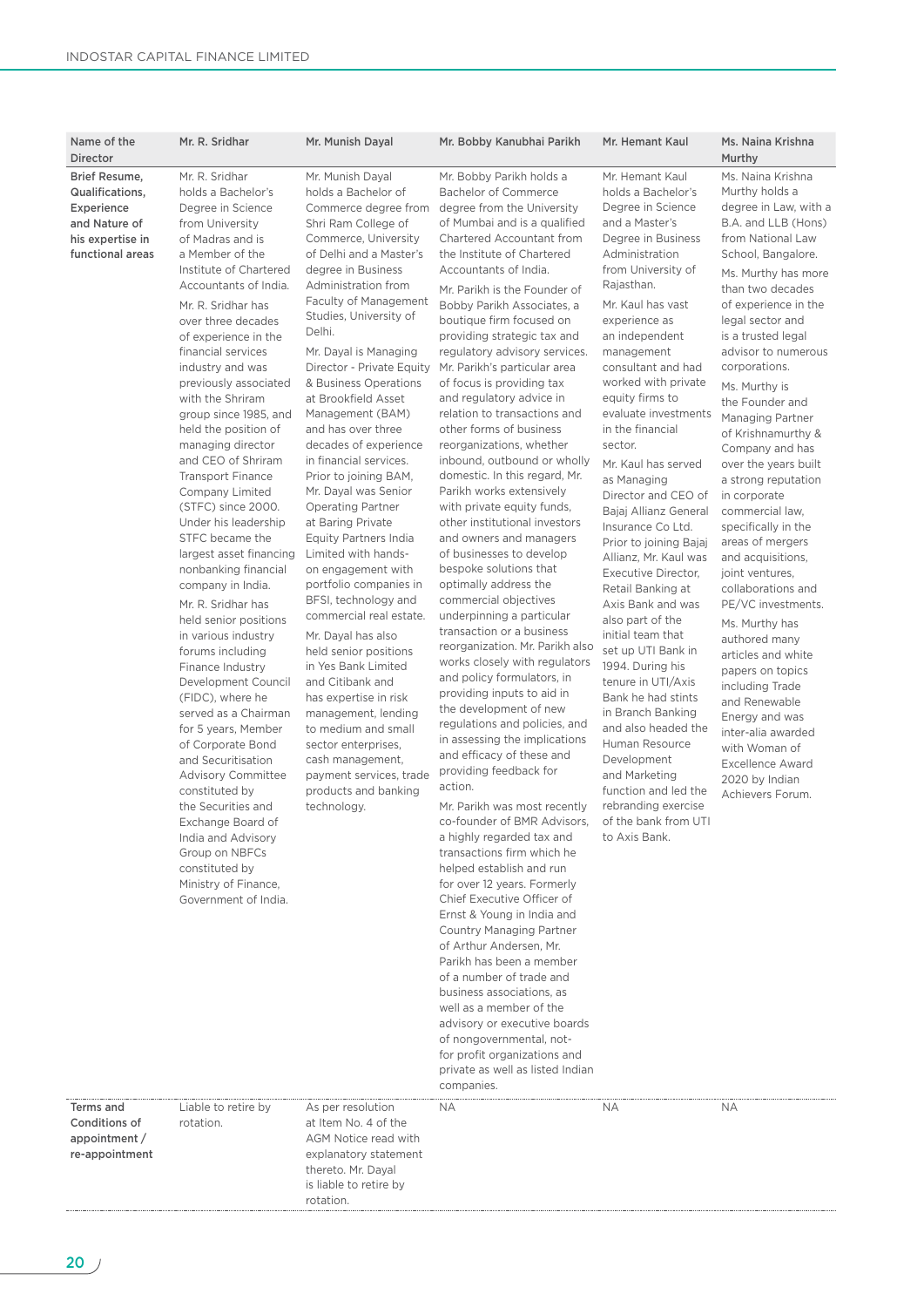

| Name of the<br><b>Director</b>                                                                                                                                              | Mr. R. Sridhar                                                   | Mr. Munish Dayal                                                                                                                              | Mr. Bobby Kanubhai Parikh                                                                                                                                                                                                                                                          | Mr. Hemant Kaul                                                                                                                                                                                                                                                                                                                                                                                                                                            | Ms. Naina Krishna<br>Murthy                                                                                        |
|-----------------------------------------------------------------------------------------------------------------------------------------------------------------------------|------------------------------------------------------------------|-----------------------------------------------------------------------------------------------------------------------------------------------|------------------------------------------------------------------------------------------------------------------------------------------------------------------------------------------------------------------------------------------------------------------------------------|------------------------------------------------------------------------------------------------------------------------------------------------------------------------------------------------------------------------------------------------------------------------------------------------------------------------------------------------------------------------------------------------------------------------------------------------------------|--------------------------------------------------------------------------------------------------------------------|
| Remuneration<br>sought to be paid                                                                                                                                           | As per existing<br>approved terms of<br>appointment              | Nil                                                                                                                                           | As per resolution at Item No.<br>6 of the AGM Notice read<br>with explanatory statement<br>thereto.                                                                                                                                                                                | As per resolution<br>at Item No.6 of the<br><b>AGM Notice read</b><br>with explanatory<br>statement thereto.                                                                                                                                                                                                                                                                                                                                               | As per resolution<br>at Item No.6 of the<br><b>AGM Notice read</b><br>with explanatory<br>statement thereto.       |
| Remuneration<br>last drawn<br>(FY 2020-21)                                                                                                                                  | ₹10 crore                                                        | NΑ                                                                                                                                            | Nil<br>(Sitting fees were paid for<br>attending meetings of the<br>Board of Directors and<br>Committees)                                                                                                                                                                           | <b>NIL</b><br>(Sitting fees were<br>paid for attending<br>meetings of the<br><b>Board of Directors</b><br>and Committees)                                                                                                                                                                                                                                                                                                                                  | Nil<br>(Sitting fees were<br>paid for attending<br>meetings of the<br><b>Board of Directors</b><br>and Committees) |
| Shareholding in<br>the Company                                                                                                                                              | Mr. R. Sridhar holds<br>3,17,460 equity shares<br>of the Company | Nil                                                                                                                                           | Nil                                                                                                                                                                                                                                                                                | Nil                                                                                                                                                                                                                                                                                                                                                                                                                                                        | Nil                                                                                                                |
| <b>Relationship with</b><br>other Directors/<br>Managers / Key<br>Managerial<br>Personnel                                                                                   | Not related                                                      | Not related                                                                                                                                   | Not related                                                                                                                                                                                                                                                                        | Not related                                                                                                                                                                                                                                                                                                                                                                                                                                                | Not related                                                                                                        |
| No. of Board<br><b>Meetings attended</b><br>during the<br>financial year<br>2020-21 (No. of<br>Meetings held<br>during tenure<br>of directorship)<br>Other<br>Directorships | 6(6)                                                             | 1(1)                                                                                                                                          | 6(6)                                                                                                                                                                                                                                                                               | 6(6)                                                                                                                                                                                                                                                                                                                                                                                                                                                       | 4(6)                                                                                                               |
| Other<br>Directorships                                                                                                                                                      | <b>JR Capital Services</b><br>Private Limited                    | 1. Globee Holdings<br>Pte. Ltd.<br>2. C3/Customer<br><b>Contact Channels</b><br>Inc.<br>3. IndoStar Home<br><b>Finance Private</b><br>Limited | 1. Aviva Life Insurance<br>Company India Limited<br>2. Aditya Birla Sun Life<br><b>AMC Limited</b><br>3. Infosys Limited<br>4. Biocon Limited<br>5. Biocon Biologics India<br>Limited<br>6. BMR Global Services<br>Private Limited<br>7. BMR Business Solutions<br>Private Limited | 1. Transcorp<br>International<br>Limited<br>2. Ashiana Housing<br>Limited<br>3. Social Worth<br>Technologies<br>Private Limited<br>4. Egis Healthcare<br>Services Private<br>Limited<br>5. Ola Financial<br>Services Private<br>Limited<br>6. Ola Capital<br>Services Private<br>Limited<br>7. Goddard Technical<br><b>Solutions Private</b><br>Limited<br>8. Earlysalary<br>Services Private<br>Limited<br>9. Jaipur Advisory<br>Group Private<br>Limited |                                                                                                                    |

 $\sqrt{2}$